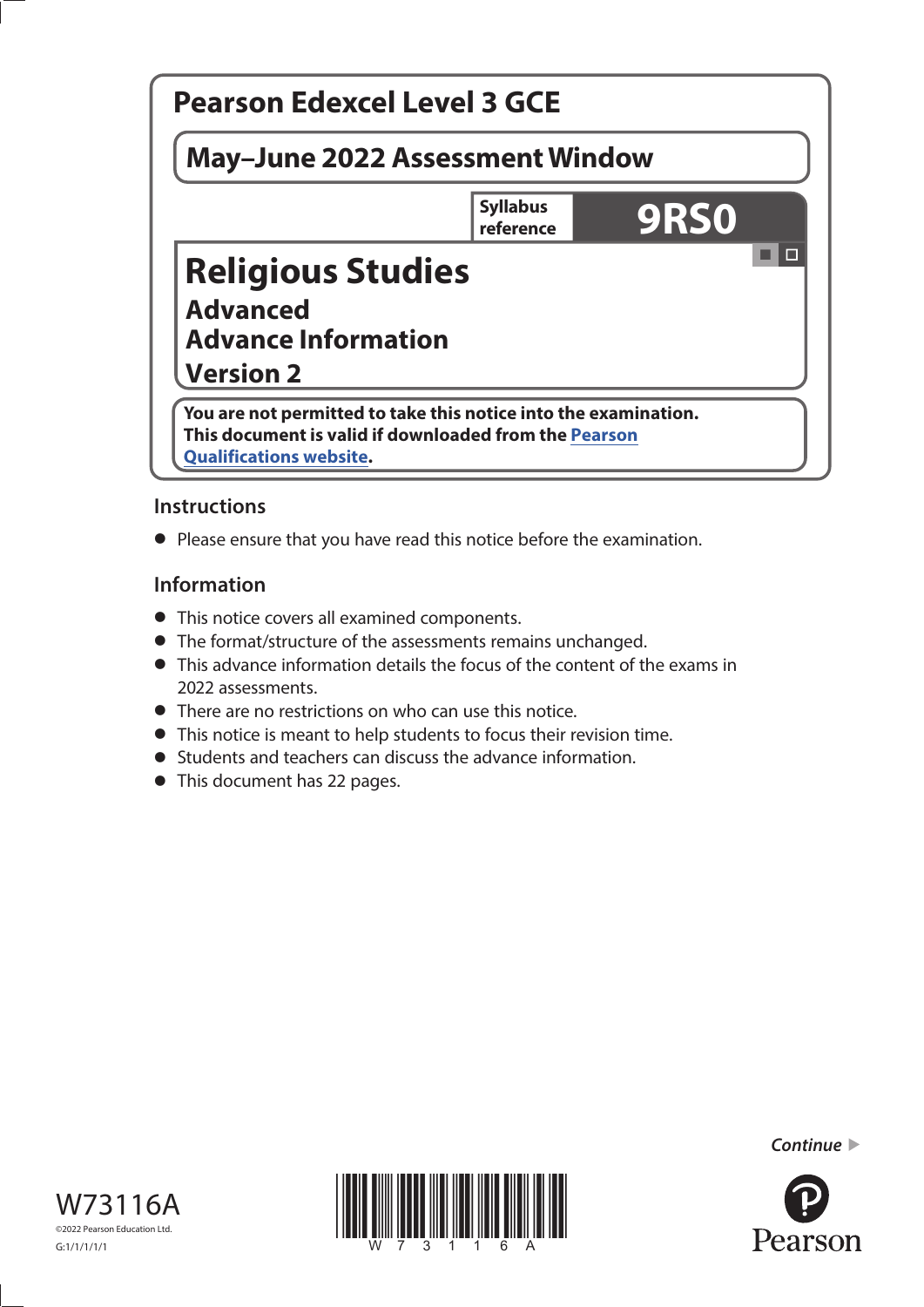#### **General advice**

- In addition to covering the content outlined in the advance information, students and teachers should consider how to:
	- manage their revision of parts of the specification that may be assessed in areas not covered by the advance information.
	- manage their revision of other parts of the specification that may provide knowledge which helps with understanding the areas being tested in 2022.
- For specifications with synoptic assessments, topics not explicitly given in the advance information may appear, e.g. where students are asked to bring together knowledge, skills and understanding from across the specification.
- For specifications with optional papers/topics/content, students should only refer to the advance information for their intended option.
- For specifications with NEA, advance information does not cover any NEA components.

A link to the Joint Council for Qualifications guidance document on advance information can be found on the Joint Council for Qualifications website or [here.](https://www.jcq.org.uk/wp-content/uploads/2021/10/Advance-Information-for-General-Qualifications-2021-22.pdf)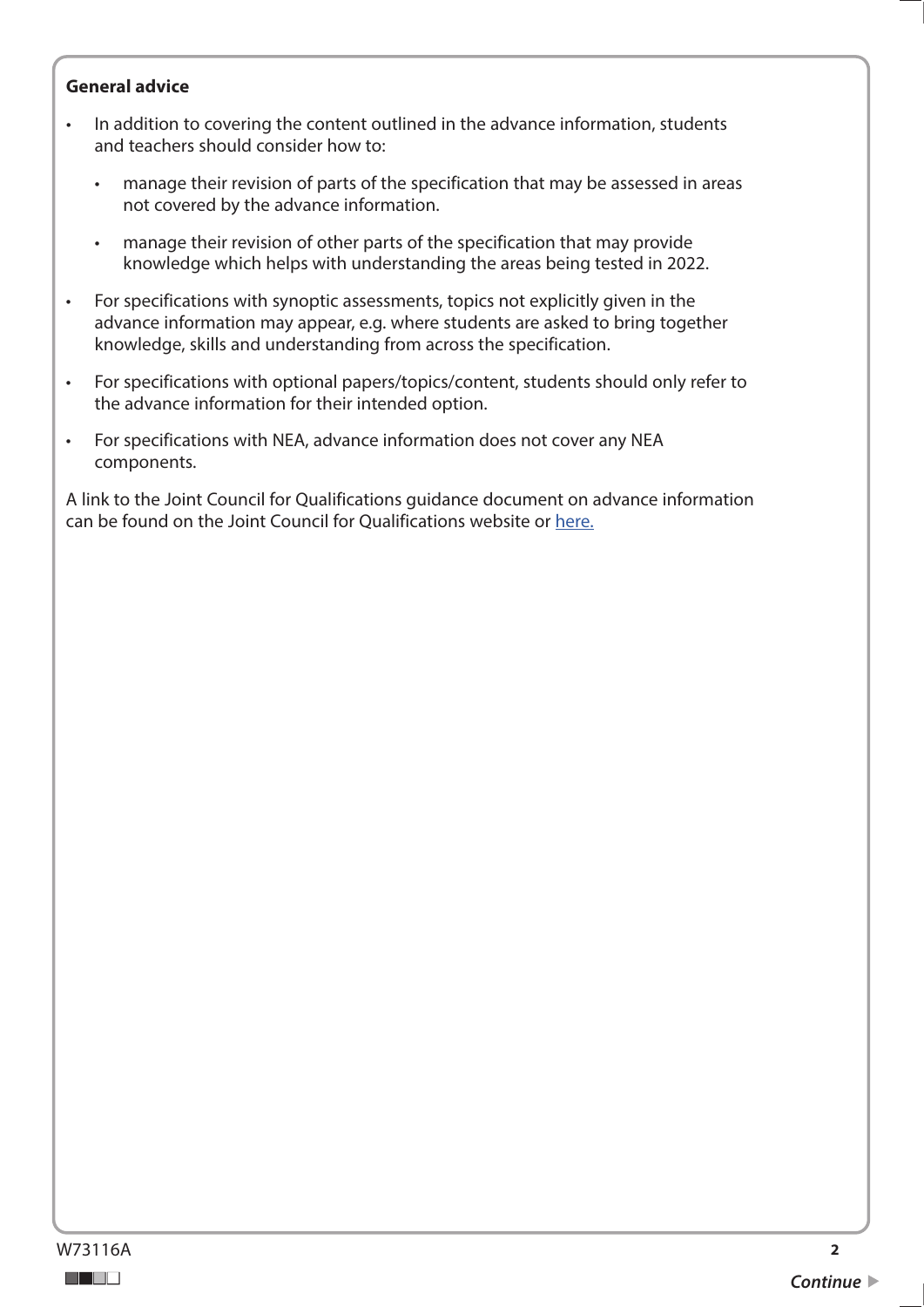## **Advance Information**

## **Subject specific section**

- For each paper the list shows the major focus of the content of the exam.
- Questions will be drawn from one or more of the indicated areas of specification content.
- Exam questions will sample content only from the areas of content specified in this notice.
- Information is presented as a list of the topics/subtopics from the specification, which will be included across all assessments by examination.
- Students will be credited for using any relevant knowledge from any other topic areas when answering questions. There is no expectation of knowledge beyond that identified in order to achieve full marks.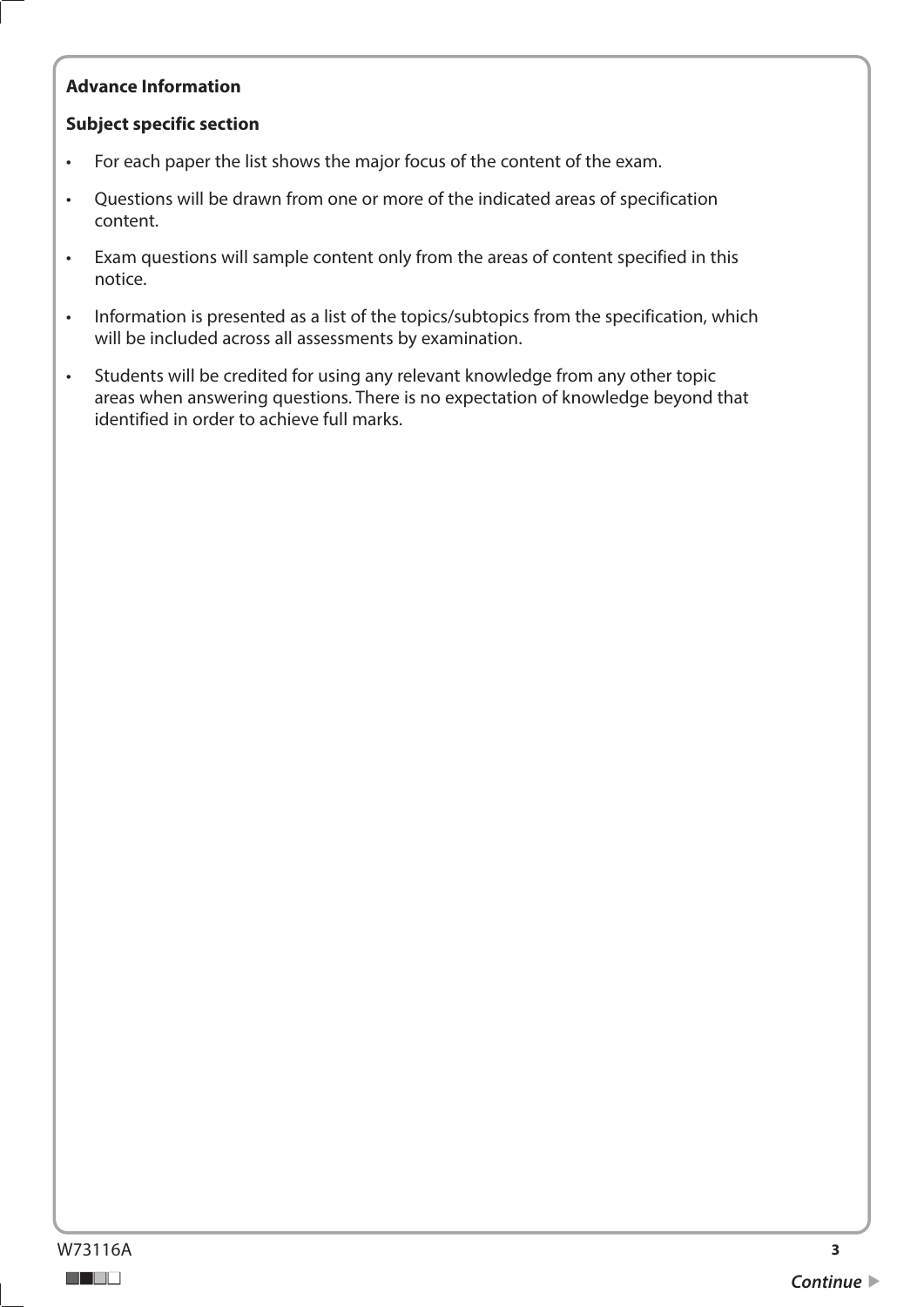#### **Component 9RS0/01 Philosophy of Religion**

All questions will be taken from the areas given below only, this equates to 100% of the assessment (please note the content is ordered as it appears in the specification and not question order).

| <b>Topic Area</b>                        | <b>Sub-topic</b>                                                                                                                                                                                                            |
|------------------------------------------|-----------------------------------------------------------------------------------------------------------------------------------------------------------------------------------------------------------------------------|
| 1. Philosophical issues<br>and questions | 1.1 Design Argument                                                                                                                                                                                                         |
|                                          | Strengths and weaknesses of Design Arguments:<br>C)<br>probability rather than proof, alternative interpretations,<br>including evolution and deism. Challenges to the<br>argument.                                         |
|                                          | Philosophical language and thought through significant<br>d)<br>concepts and the works of key thinkers, illustrated in<br>issues in the philosophy of religion.                                                             |
|                                          | With reference to the ideas of W Paley and D Hume.                                                                                                                                                                          |
|                                          | 1.2 Cosmological Argument                                                                                                                                                                                                   |
|                                          | Strengths and weaknesses of Cosmological Arguments:<br>C)<br>probability rather than proof, brute fact, debates about<br>infinite regress, necessary existence and God as a<br>necessary being. Challenges to the argument. |
|                                          | Philosophical language and thought through significant<br>$\mathsf{d}$<br>concepts and the works of key thinkers, illustrated in<br>issues in the philosophy of religion.                                                   |
|                                          | With reference to the ideas of Aquinas and D Hume, I Kant.                                                                                                                                                                  |
|                                          | 1.3 Ontological Argument                                                                                                                                                                                                    |
|                                          | Strengths and weaknesses of the Ontological Arguments:<br>$\mathsf{C}$<br>concept of proof compared to probability, debates about<br>'existence' and predicates. Challenges to the argument.                                |
|                                          | Philosophical language and thought through significant<br>d)<br>concepts and the works of key thinkers, illustrated in<br>issues in the philosophy of religion.                                                             |
|                                          | With reference to the ideas of Anselm and B Russell.                                                                                                                                                                        |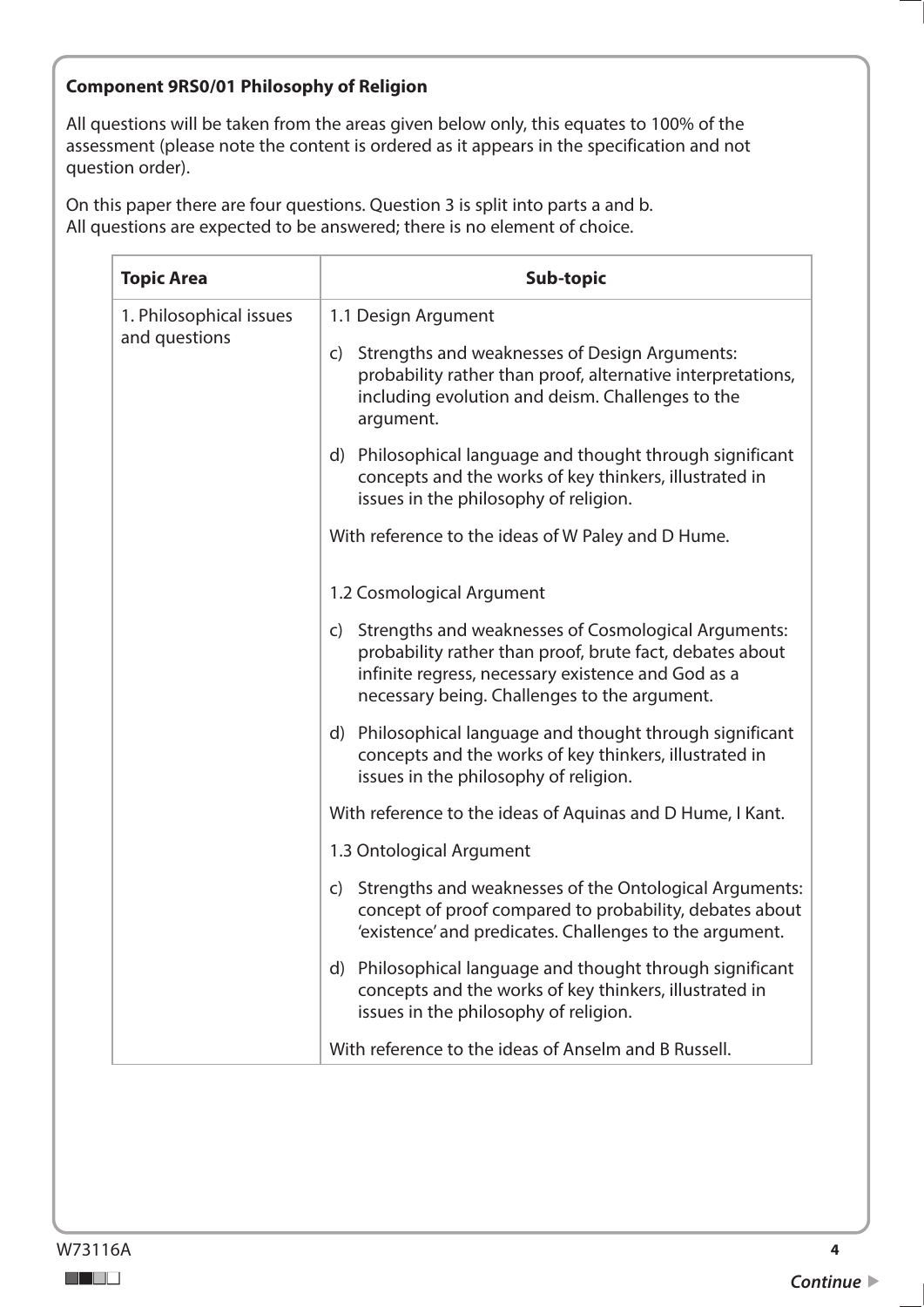| 2. The nature and<br>influence of religious<br>experience | 2.2 Influence of religious experience as an argument for the<br>existence of God                                                                                                                                                                                                                                                                                                                                                                                                                                     |
|-----------------------------------------------------------|----------------------------------------------------------------------------------------------------------------------------------------------------------------------------------------------------------------------------------------------------------------------------------------------------------------------------------------------------------------------------------------------------------------------------------------------------------------------------------------------------------------------|
|                                                           | b) Strengths and weaknesses of religious experience as<br>an argument for the existence of God: experiences<br>influenced by the religious context of the believer,<br>religious experiences interpreted as any other sensory<br>experiences, complexity of interpretations, issues of<br>probability and proof as relating to the argument,<br>nature of God, including transcendent and immanent,<br>limitations of language, lack of uniformity of experiences,<br>refinements of and challenges to the argument. |
|                                                           | With reference to the ideas of M Persinger and R Dawkins.                                                                                                                                                                                                                                                                                                                                                                                                                                                            |
| 4. Religious language                                     | 4.1 Analogy and Symbol                                                                                                                                                                                                                                                                                                                                                                                                                                                                                               |
|                                                           | a) Analogy: via negativa, knowledge about God may be<br>gained by what God is not like, univocal language and<br>problems of anthropomorphism, equivocal language<br>and problems of attribution, significance of proportional<br>similarities and dissimilarities.                                                                                                                                                                                                                                                  |
|                                                           | With reference to the ideas of Aquinas.                                                                                                                                                                                                                                                                                                                                                                                                                                                                              |
|                                                           | b) Symbol: types of symbol across a range of religious<br>traditions, distinction between signs and symbols,<br>symbols identifying and participating in a concept.<br>Problems interpreting symbols and their limited<br>application to a particular faith context.                                                                                                                                                                                                                                                 |
|                                                           | With reference to the ideas of P Tillich.                                                                                                                                                                                                                                                                                                                                                                                                                                                                            |
|                                                           | 4.2 Verification and falsification debates                                                                                                                                                                                                                                                                                                                                                                                                                                                                           |
|                                                           | a) Context of Logical Positivism and the Vienna Circle,<br>analytic and synthetic statements, implications for the<br>claim that religious language is meaningless; view that<br>religious claims are false because nothing can count<br>against them; 'bliks' as unfalsifiable ways of framing our<br>interpretation of the world compared to beliefs that are<br>significant articles of faith, which may be significantly<br>challenged but not easily abandoned.                                                 |
|                                                           | b) Strengths and weakness of these approaches, including<br>realist and anti-realist views and eschatological<br>verification.                                                                                                                                                                                                                                                                                                                                                                                       |
|                                                           | With reference to the ideas of A J Ayer and B Mitchell.                                                                                                                                                                                                                                                                                                                                                                                                                                                              |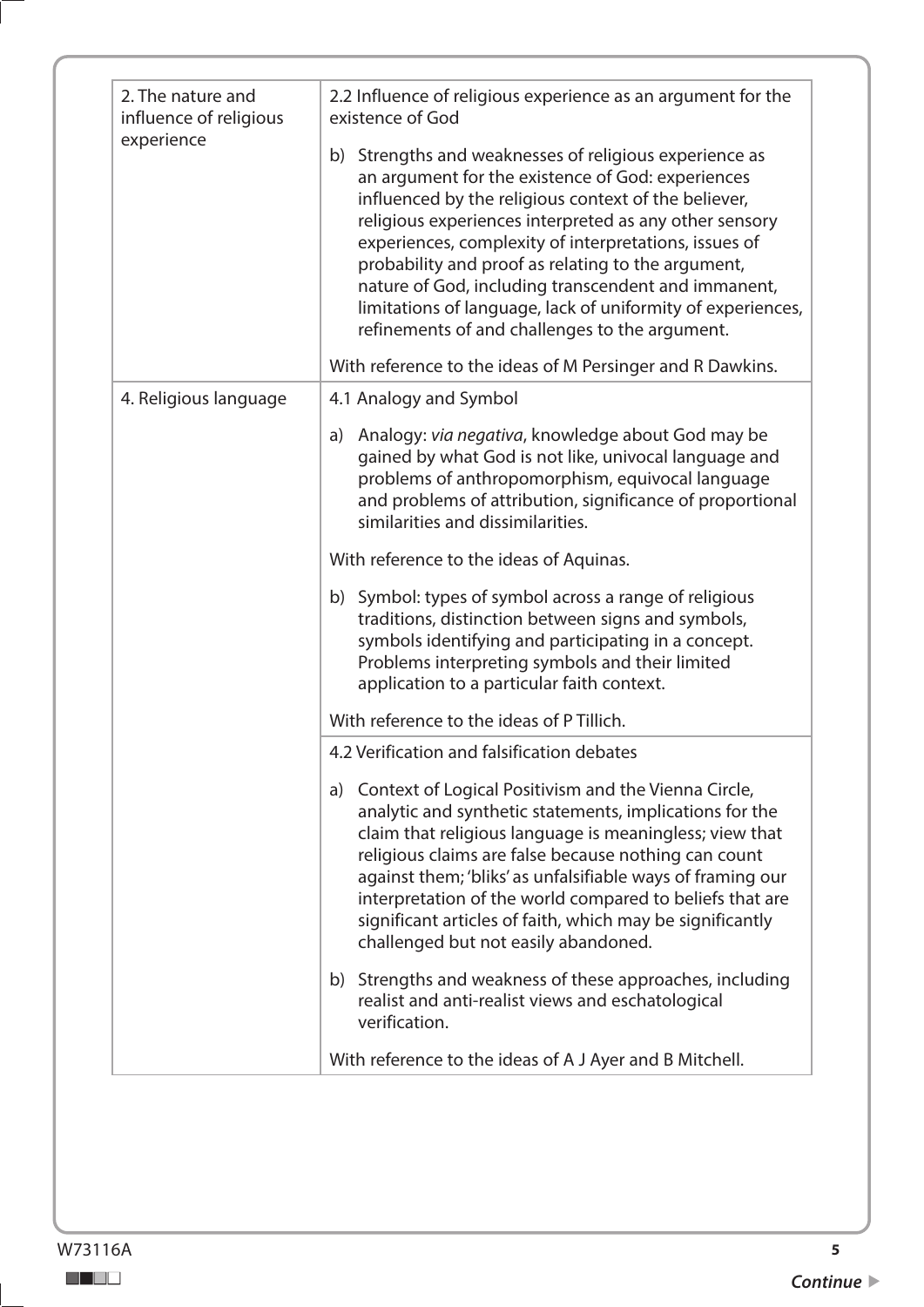| 5. Works of scholars | 5.1 Context to critiques of religious belief and points for<br>discussion                         |
|----------------------|---------------------------------------------------------------------------------------------------|
|                      | Respective strengths and weaknesses of religious beliefs.<br>a)                                   |
|                      | b) Alternative explanations, issues of probability and<br>postmodern interpretations of religion. |
|                      | Key terms, types of atheism and agnosticism.<br>C)                                                |
|                      | With reference to the ideas of R Dawkins and M Westphal.                                          |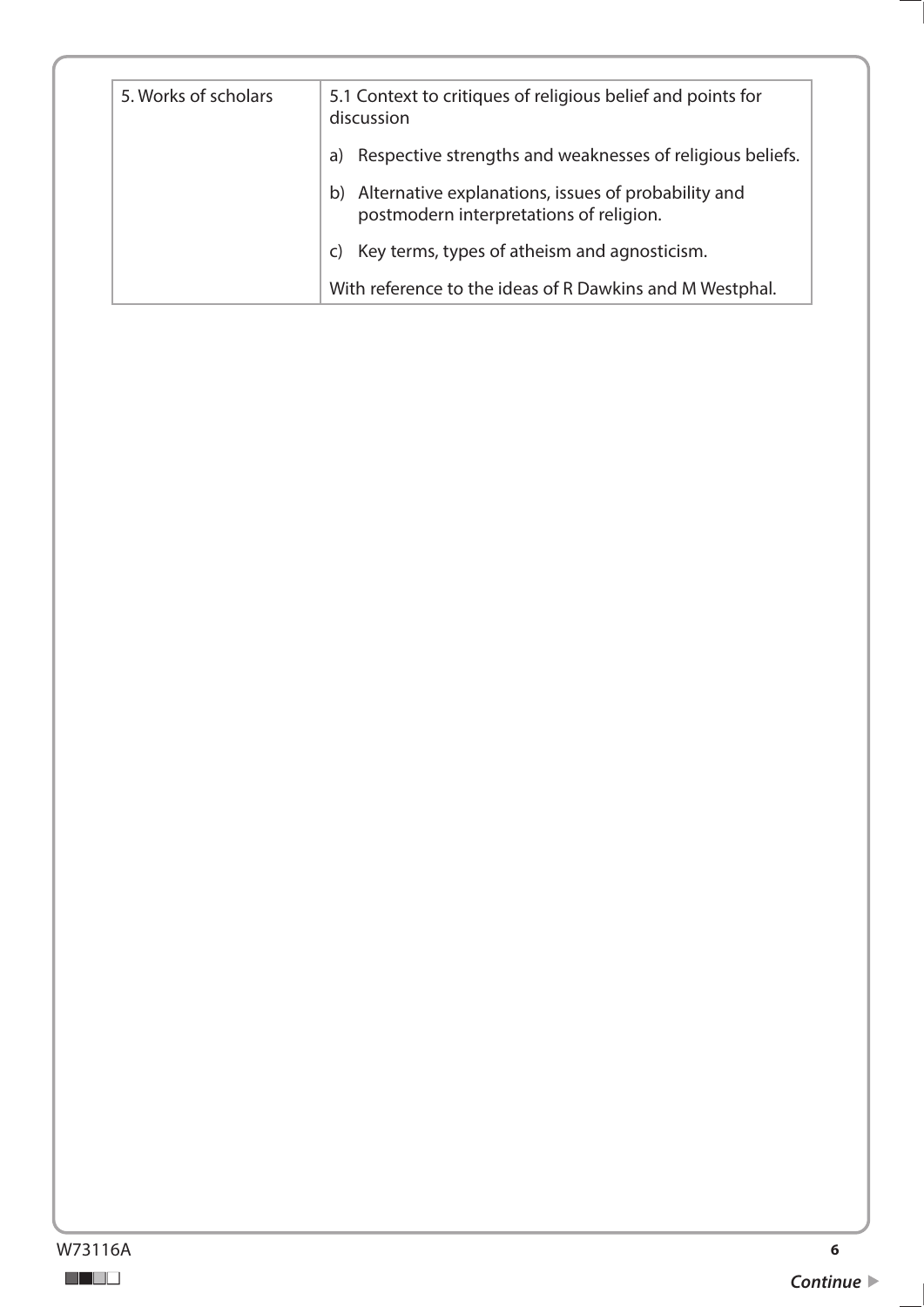#### **Component 9RS0/02 Religion and Ethics**

All questions will be taken from the areas given below only, this equates to 100% of the assessment (please note the content is ordered as it appears in the specification and not question order).

| <b>Topic Area</b>                                                | Sub-topic                                                                                                                                                                                                                                                                                                                                                                                                                                                                                                   |
|------------------------------------------------------------------|-------------------------------------------------------------------------------------------------------------------------------------------------------------------------------------------------------------------------------------------------------------------------------------------------------------------------------------------------------------------------------------------------------------------------------------------------------------------------------------------------------------|
| 3. Application of ethical<br>theories to issues of<br>importance | 3.1 War and peace                                                                                                                                                                                                                                                                                                                                                                                                                                                                                           |
|                                                                  | The contribution of at least one religion to issues of war<br>a)<br>and peace, including the teaching of sacred text(s), the<br>Just War Theory, including principles jus ad bellum, jus<br>in bello and jus post bellum, reasons for and influences<br>on the development of the theory, examples of wars,<br>including contemporary conflicts that may be evaluated<br>against the theory, special issues arising from nuclear<br>war.                                                                    |
|                                                                  | Concepts of pacifism, including absolute, relative/<br>b)<br>selective and nuclear pacifism, the role of pacifist<br>movements and pressure groups. The success of the Just<br>War Theory as a theory and in practice, the practicality<br>of pacifism in its different forms, perceived advantages<br>of war such as technological development, relevance<br>of religious contributions, success of named wars in<br>achieving their goal.                                                                 |
|                                                                  | With reference to the ideas of Augustine and Aquinas.                                                                                                                                                                                                                                                                                                                                                                                                                                                       |
|                                                                  | 3.2 Sexual Ethics                                                                                                                                                                                                                                                                                                                                                                                                                                                                                           |
|                                                                  | The contribution of at least one world religion on<br>a)<br>issues in sexual ethics, including the teaching of<br>sacred text(s) and understanding of the diversity<br>of religious approaches, sexual relationships in and<br>outside of marriage, including pre-marital sex, adultery,<br>promiscuity, same-sex relationships, including marriage<br>and civil partnership, contraception and childlessness,<br>secular ethical approaches to these issues and social and<br>cultural influences on them. |
|                                                                  | b) The continuing relevance and application of religious<br>teachings and beliefs on sexual ethics, strengths and<br>weaknesses of changing social attitudes, the success or<br>otherwise of contributions from ethical theory in making<br>decisions in matters of sexual ethics.                                                                                                                                                                                                                          |
|                                                                  | With reference to the ideas of P Vardy and J Dominian.                                                                                                                                                                                                                                                                                                                                                                                                                                                      |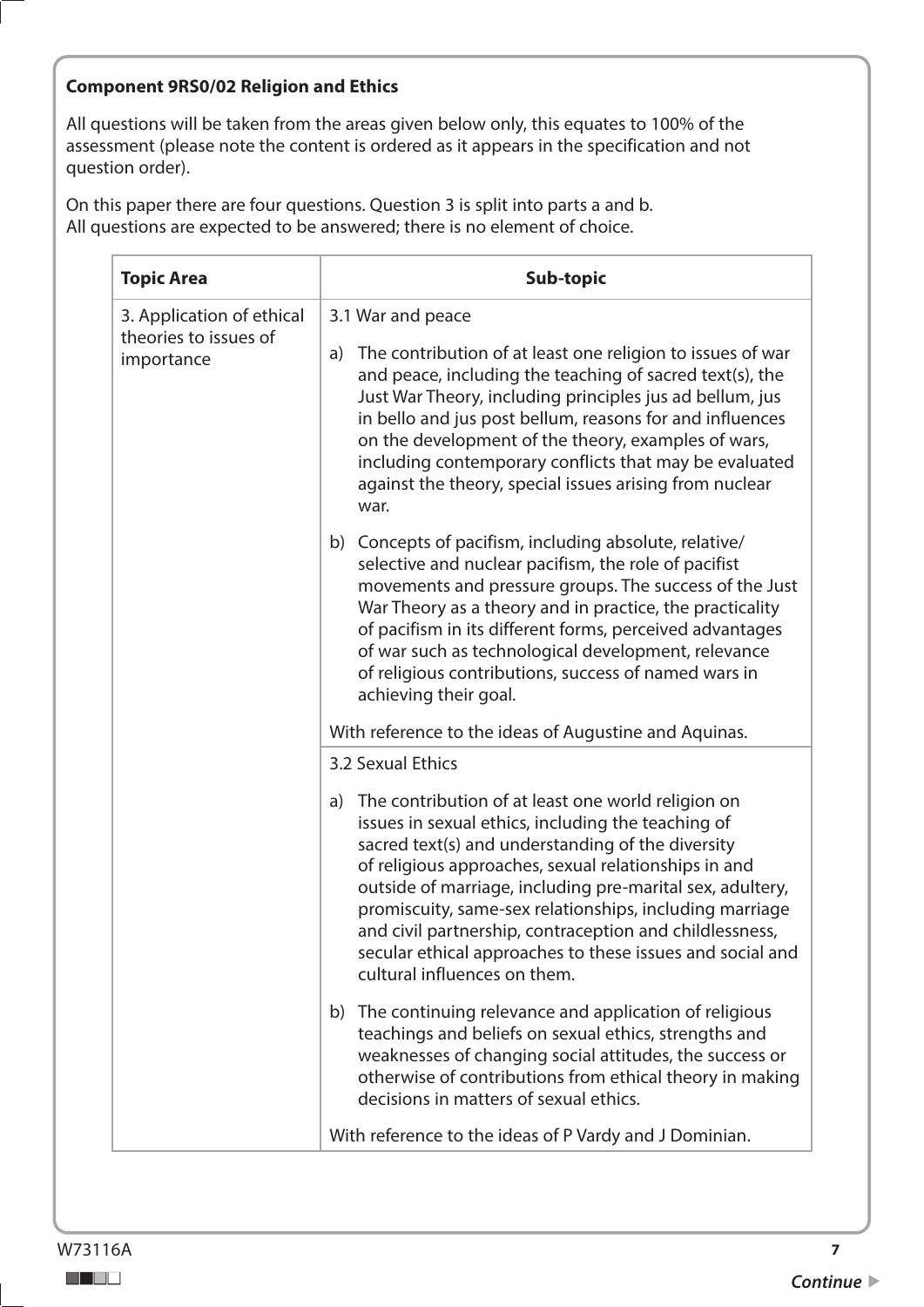| 4. Ethical language                                       | 4.1 Meta-ethics                                                                                                                                                                                                                                                                                                                                 |
|-----------------------------------------------------------|-------------------------------------------------------------------------------------------------------------------------------------------------------------------------------------------------------------------------------------------------------------------------------------------------------------------------------------------------|
|                                                           | a) Cognitive and non-cognitive uses of language, realism<br>and anti-realism, language as factual or symbolic, the<br>nature of ethical assertions as absolutist or relative,<br>ethical naturalism, the naturalistic fallacy, the is-ought<br>gap, the problem of the open question, ethical non-<br>naturalism, intuitionism, prescriptivism. |
|                                                           | b) Emotivism, the influence of the logical positivism<br>on emotivist theories of ethics, ethical language<br>as functional and persuasive. Developments of the<br>emotivist approach and criticism of it.                                                                                                                                      |
|                                                           | With reference to the ideas of G E Moore and A J Ayer.                                                                                                                                                                                                                                                                                          |
| 6. Medical ethics:<br>beginning and end of<br>life issues | 6.1 Issues in medical ethics with a focus on beginning and<br>end of life debates                                                                                                                                                                                                                                                               |
|                                                           | a) The status of the embryo, concepts of sanctity and value<br>of life from religious and secular perspectives, embryo<br>research, pre-implantation genetic diagnosis (PGD), stem<br>cells and cord blood, fertilisation in vitro and destruction<br>of embryos, abortion.                                                                     |
|                                                           | b) Assisted dying, euthanasia, palliative care. Religious and<br>secular contributions to all these issues, legal position,<br>concepts of rights and responsibilities, personhood and<br>human nature, options and choices.                                                                                                                    |
|                                                           | c) Strengths and weaknesses of significant areas of<br>disagreement and debate, assessment of relevant<br>examples, legal changes and social attitudes,<br>appropriateness and value of employing religious<br>perspectives into these debates, assessment and<br>comparison of contrasting positions.                                          |
|                                                           | With reference to the ideas of P Singer and J Glover.                                                                                                                                                                                                                                                                                           |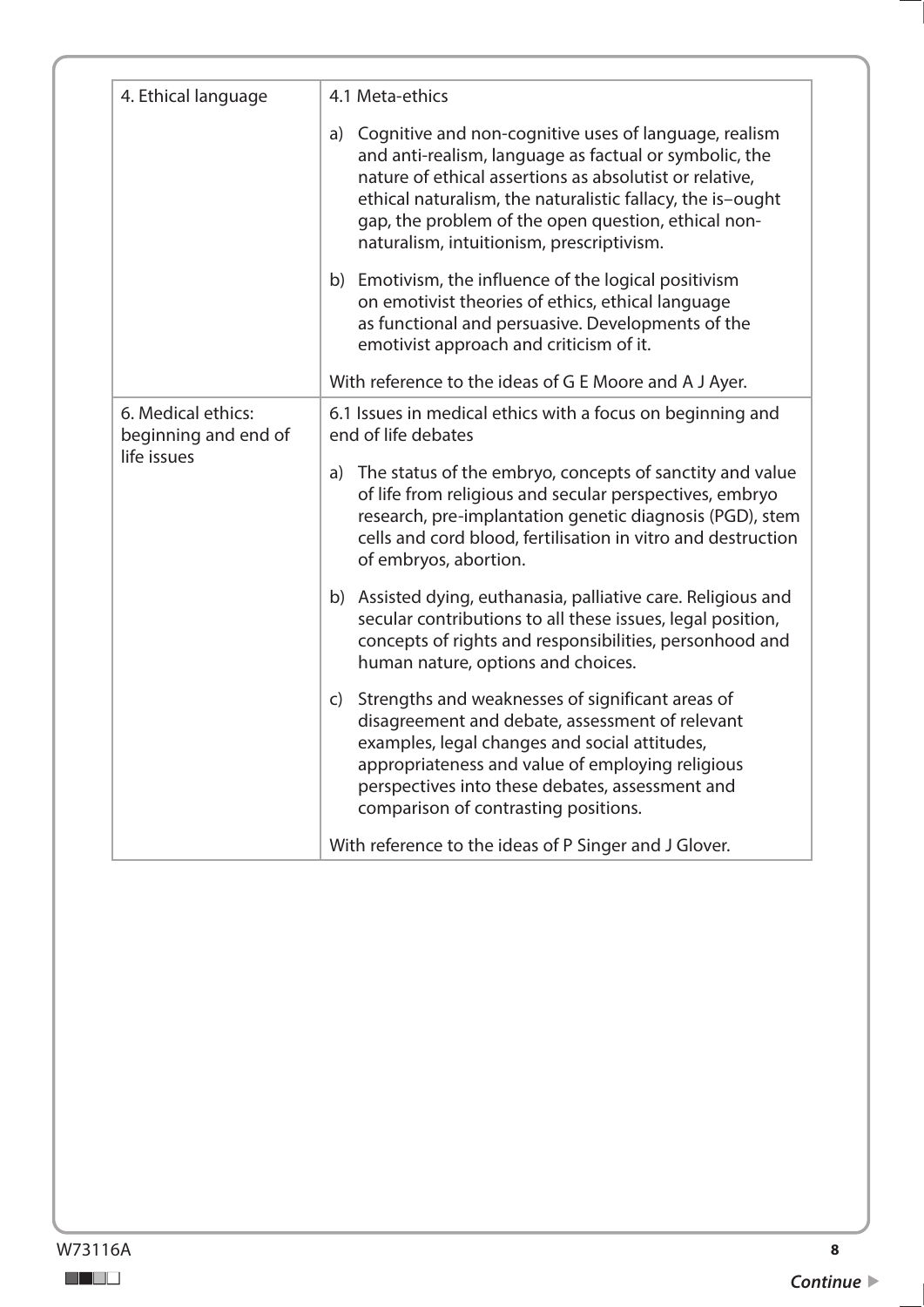#### **Component 9RS0/03 New Testament Studies**

All questions will be taken from the areas given below only, this equates to 100% of the assessment (please note the content is ordered as it appears in the specification and not question order).

| <b>Topic Area</b>                                                                                          | Sub-topic                                                                                                                                                                                                                                                                                                                                                                                                                                                                                                                                                                                                                                                                                                         |
|------------------------------------------------------------------------------------------------------------|-------------------------------------------------------------------------------------------------------------------------------------------------------------------------------------------------------------------------------------------------------------------------------------------------------------------------------------------------------------------------------------------------------------------------------------------------------------------------------------------------------------------------------------------------------------------------------------------------------------------------------------------------------------------------------------------------------------------|
| 1. Social, historical and<br>religious context of the<br><b>New Testament</b>                              | 1.1 Prophecy regarding the Messiah<br>The Suffering Servant of Isaiah, the importance of the<br>a)<br>line of David, the idea of the messianic secret.<br>The significance of these expectations and their impact<br>b)<br>on New Testament texts, including Matthew's proof texts<br>in the birth narratives, and for understanding the Gospel<br>texts.<br>With reference to the ideas of R Brown and M Hooker.                                                                                                                                                                                                                                                                                                 |
| 2. Texts and<br>interpretation of the<br>Person of Jesus                                                   | 2.2 Titles of Jesus in the synoptic gospels and selected 'I am'<br>sayings in John<br>The meaning and significance of the terms Messiah, Son<br>a)<br>of God, Son of Man, and 'I am the bread of life/light of<br>the world/good shepherd/true vine.<br>b) The background and context of these titles, including<br>Old Testament references and symbolism, and the<br>importance of these for interpreting and understanding<br>the Gospels.<br>The implication for religious laws and codes for living of<br>$\mathsf{C}$<br>different understandings of the identity and message<br>of Jesus, including its influence beyond a religious<br>community.<br>With reference to the ideas of R Brown and C H Dodd. |
| 5. Texts and<br>interpretation: the<br>Kingdom of God,<br>conflict, the death and<br>resurrection of Jesus | 5.1 Texts and interpretations – The Kingdom of God in Luke:<br>parables of the kingdom and eschatology<br>The teaching of Jesus concerning the Kingdom of God,<br>a)<br>differing views on the arrival of the Kingdom, past,<br>present and future.<br>The meaning, theological significance and importance<br>b)<br>for early believers.<br>With reference to the ideas of I H Marshall and A Schweitzer.                                                                                                                                                                                                                                                                                                        |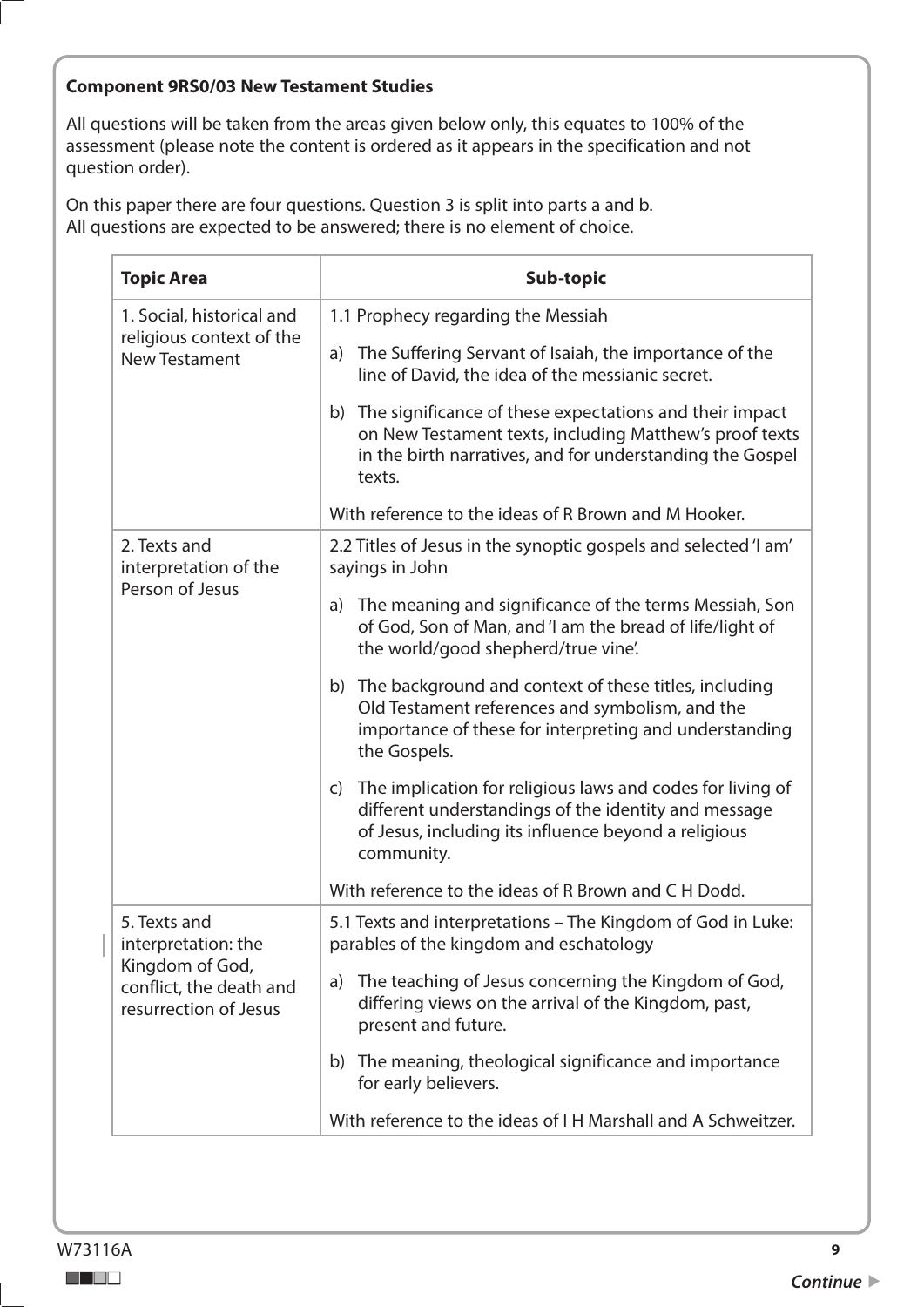| 5. Texts and<br>interpretation: the<br>Kingdom of God,<br>conflict, the death and<br>resurrection of Jesus | 5.2 Why did Jesus have to die?                                                                                                                                                                                                                                                                                                                 |
|------------------------------------------------------------------------------------------------------------|------------------------------------------------------------------------------------------------------------------------------------------------------------------------------------------------------------------------------------------------------------------------------------------------------------------------------------------------|
|                                                                                                            | Religious and political conflict in the ministry of Jesus<br>a)<br>as presented in the Fourth Gospel: the religious and<br>political authorities and why they were so concerned<br>about Jesus, the arrest, trials, and charges made against<br>Jesus. References may be made to the Law of Moses,<br>Temple cleansing, Sabbath controversies. |
|                                                                                                            | b) Other elements to Jesus' challenge to Judaism:<br>Christology, blasphemy, threat to power, political<br>expediency. The context of conflict in Jesus' ministry, its<br>key themes and differing views on who was responsible<br>for the death of Jesus.                                                                                     |
|                                                                                                            | With reference to the ideas of E Rivkin and R A Culpepper.                                                                                                                                                                                                                                                                                     |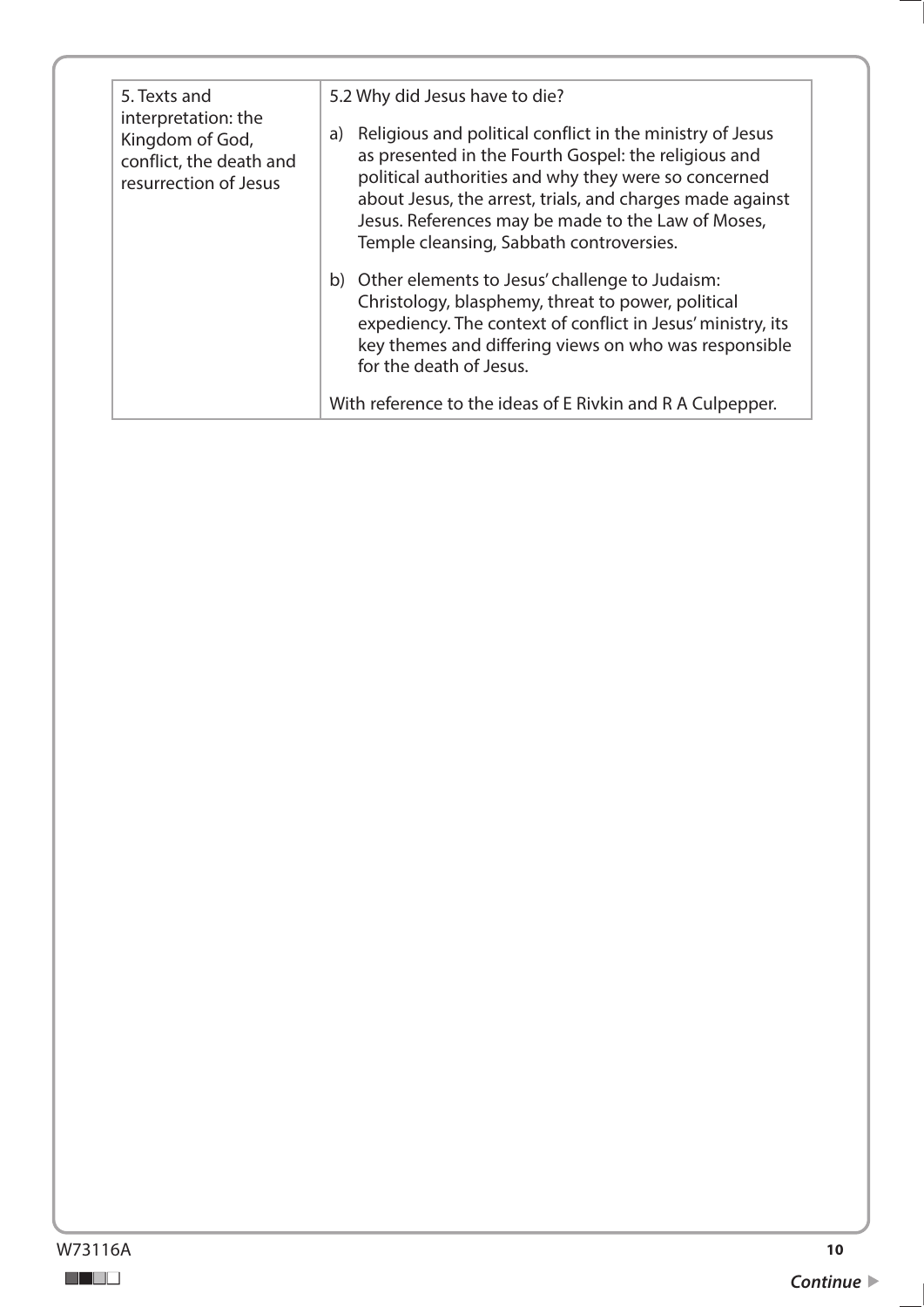#### **Component 9RS0/4A Buddhism**

All questions will be taken from the areas given below only, this equates to 100% of the assessment (please note the content is ordered as it appears in the specification and not question order).

| <b>Topic Area</b>                             | Sub-topic                                                                                                                                                                                                                                                                                                                                                                                             |
|-----------------------------------------------|-------------------------------------------------------------------------------------------------------------------------------------------------------------------------------------------------------------------------------------------------------------------------------------------------------------------------------------------------------------------------------------------------------|
| 1. Religious beliefs,<br>values and teachings | 1.1 The Four Noble Truths as the basis of Buddhism and the<br>centrality of such for different Buddhists                                                                                                                                                                                                                                                                                              |
|                                               | The Three Poisons.<br>a)                                                                                                                                                                                                                                                                                                                                                                              |
|                                               | b) the Buddha's teaching on suffering and the cessation<br>of craving/desire in the Four Noble Truths: dukkha,<br>samudaya/tanha, nirodha and magga. Including<br>reference to the nature of Enlightenment and nibbana.                                                                                                                                                                               |
|                                               | The Eightfold Path:<br>C)<br>its summary in the Three-fold Way: ethics, meditation<br>and wisdom<br>the ethical principles of the Noble Eightfold Path:<br>right action, right speech, right livelihood<br>the qualities of metta, karuna and khanti<br>٠<br>the relationship between these principles and the<br>$\bullet$<br>Four Noble truths.                                                     |
|                                               | How these are understood in Theravada and Mahayana,<br>both historically and in the contemporary world.                                                                                                                                                                                                                                                                                               |
|                                               | With reference to the ideas of D Keown and B Bodhi.                                                                                                                                                                                                                                                                                                                                                   |
| 4. Social and historical<br>developments      | 4.2 The rise of Triratna Buddhism in response to<br>secularisation, Western culture and ideals                                                                                                                                                                                                                                                                                                        |
|                                               | The beliefs and teachings of Triratna Buddhism (formerly<br>a)<br>Friends of the Western Buddhist Order) in the context<br>of Western society and wider Buddhist beliefs and<br>teachings, including the importance of the three refuges,<br>the unity of the sangha, the importance of spreading the<br>message of Buddhism and the rejection of specific rules<br>within the context of the sangha. |
|                                               | The success of applying Buddhist teaching in a different<br>b)<br>culture, and the response of other Buddhist traditions to<br>these developments.                                                                                                                                                                                                                                                    |
|                                               | With reference to the ideas of Vajragupta and J Coleman.                                                                                                                                                                                                                                                                                                                                              |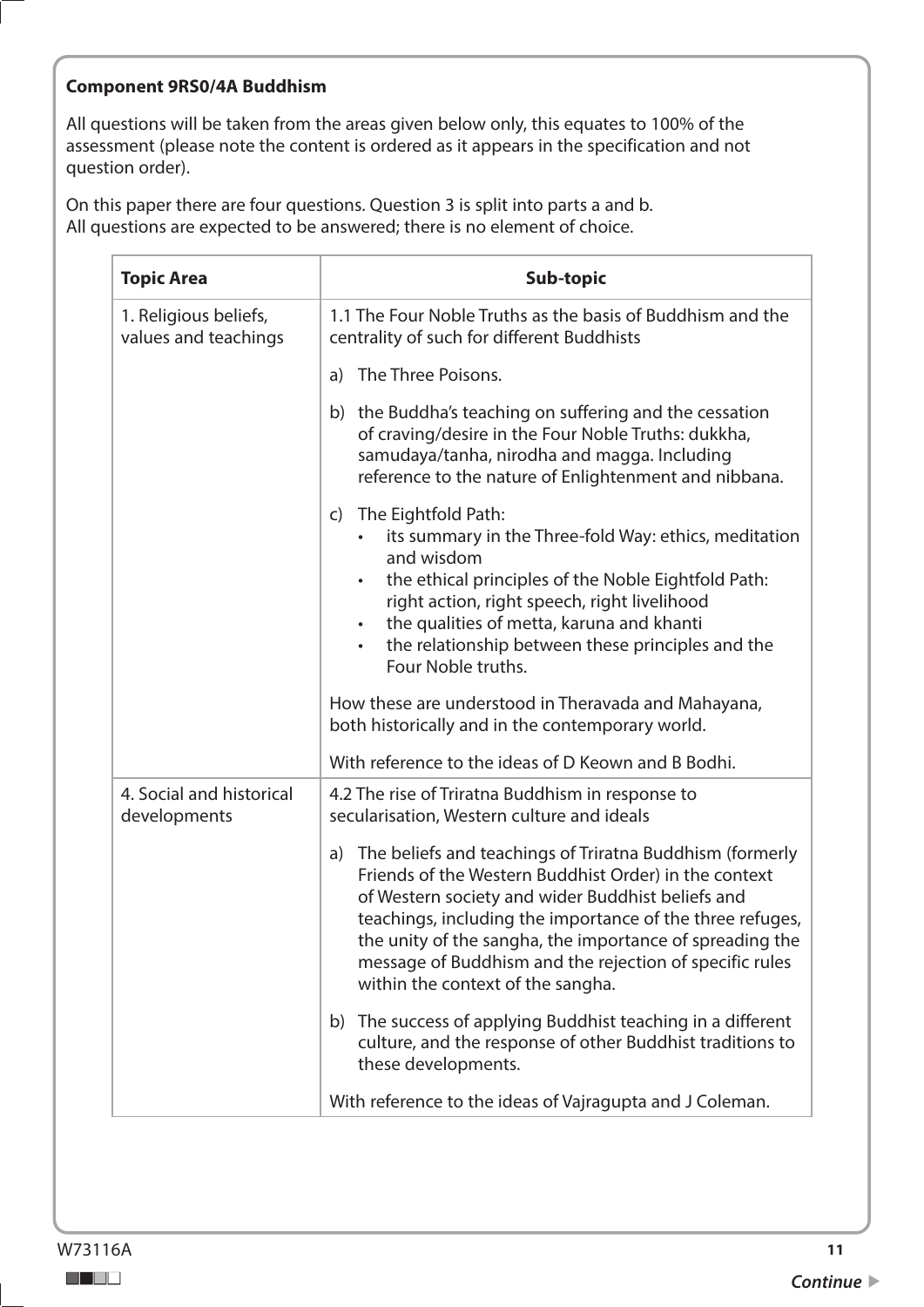| 5. Works of scholars    | 5.1 Comparison of the bodhisattva doctrine in the works of<br>two scholars                                                                                                                                                                                                                   |
|-------------------------|----------------------------------------------------------------------------------------------------------------------------------------------------------------------------------------------------------------------------------------------------------------------------------------------|
|                         | a) The concept of the bodhisattava with specific reference<br>to the writings of Arthur Basham and Walpola Rahula.                                                                                                                                                                           |
|                         | b) Mahayana Buddhism: the doctrine as found in the Lotus<br>Sutra, including beliefs about wisdom, liberation, loving-<br>kindness and skilful means.                                                                                                                                        |
|                         | c) The stages and perfections of the bodhisattva path,<br>including their place in particular traditions.                                                                                                                                                                                    |
|                         | d) Debates such as the context of this belief system in<br>Theravada Buddhism, together with issues, including<br>transfer of karmic merit.                                                                                                                                                  |
| 6. Religion and society | 6.1 The interpretation and application of ahimsa for a<br>Buddhist in the modern world                                                                                                                                                                                                       |
|                         | a) The First Precept - to refrain from harming a living<br>thing, the interpretation of ahimsa by Buddhists with<br>specific examples of how this may be lived, such as<br>vegetarianism, right livelihood and involvement in the<br>armed forces.                                           |
|                         | b) The role of other beliefs and considerations in the<br>living of ahimsa, including differences in application<br>and importance within different traditions, and in the<br>example of the Buddha. Specific reference should be<br>made to excerpts of the Pali Canon and the Lotus Sutra. |
|                         | With reference to the ideas of the 14th Dalai Lama and T<br>Bartholomeusz.                                                                                                                                                                                                                   |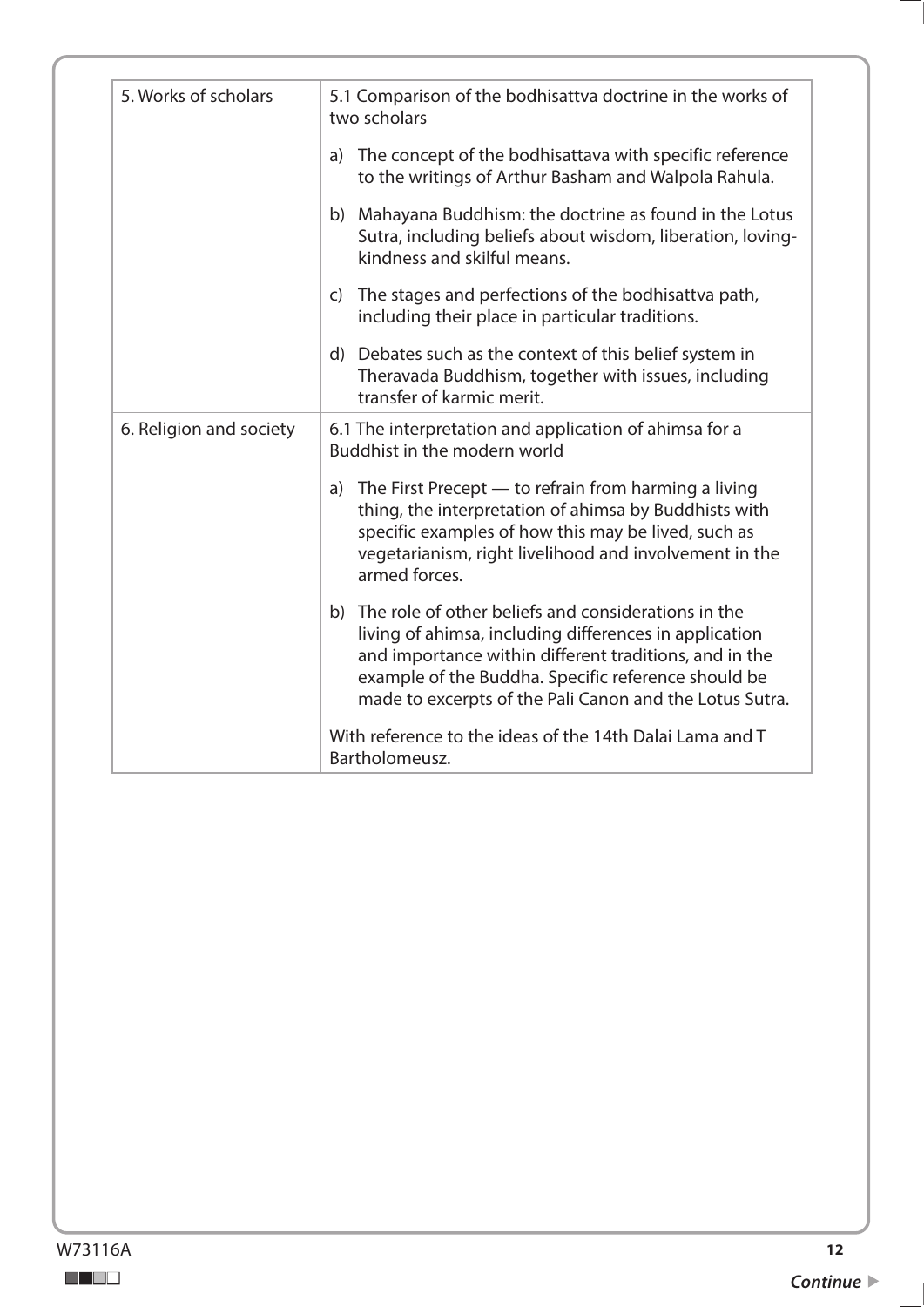#### **Component 9RS0/4B Christianity**

All questions will be taken from the areas given below only, this equates to 100% of the assessment (please note the content is ordered as it appears in the specification and not question order).

| <b>Topic Area</b>                     | Sub-topic                                                                                                                                                                                                             |
|---------------------------------------|-----------------------------------------------------------------------------------------------------------------------------------------------------------------------------------------------------------------------|
| 2. Sources of wisdom<br>and authority | 2.1 The Bible                                                                                                                                                                                                         |
|                                       | Role as a source of authority, the word of God, its<br>a)<br>compilation and use, including as a basis for ethical<br>teaching of the Church and the role of tradition.                                               |
|                                       | b) The Bible as revealed theology and its relationship to<br>natural theology, role of Spirit in revelation/mysticism.                                                                                                |
|                                       | Strengths and weaknesses of various models of<br>$\mathsf{C}$<br>interpretation of the text.                                                                                                                          |
| 3. Practices that shape               | 3.1 The diversity of practice in the Eucharist                                                                                                                                                                        |
| and express religious<br>identity     | The importance of sacraments in some denominations,<br>a)<br>the context of differing practices of the Eucharist,<br>interpretations of the variety of practices and their<br>meaning and significance.               |
|                                       | b) Key ideas, including sacrament, grace, transubstantiation<br>and transignification, Real Presence, memorial.                                                                                                       |
|                                       | The experience of believers when taking part in the<br>$\mathsf{C}$<br>Eucharist, reflection and self-awareness. Implications for<br>Christian practice in the experience of a believer and<br>Christian communities. |
| 4. Social and historical              | 4.2 Secularisation                                                                                                                                                                                                    |
| developments                          | Religion in today's society, declining numbers, the role of<br>a)<br>the Church in formal worship and in modern life and the<br>strengths, weaknesses and impact of the teachings of<br>popular atheists.             |
|                                       | The rise of New Religious Movements and definitions of<br>b)<br>'spiritual' and 'religious'.                                                                                                                          |
|                                       | Disillusionment with some aspects of traditional religion<br>$\mathsf{C}$<br>compared to hard line atheism.                                                                                                           |
|                                       | With reference to the ideas of C Hitchens and R Dawkins.                                                                                                                                                              |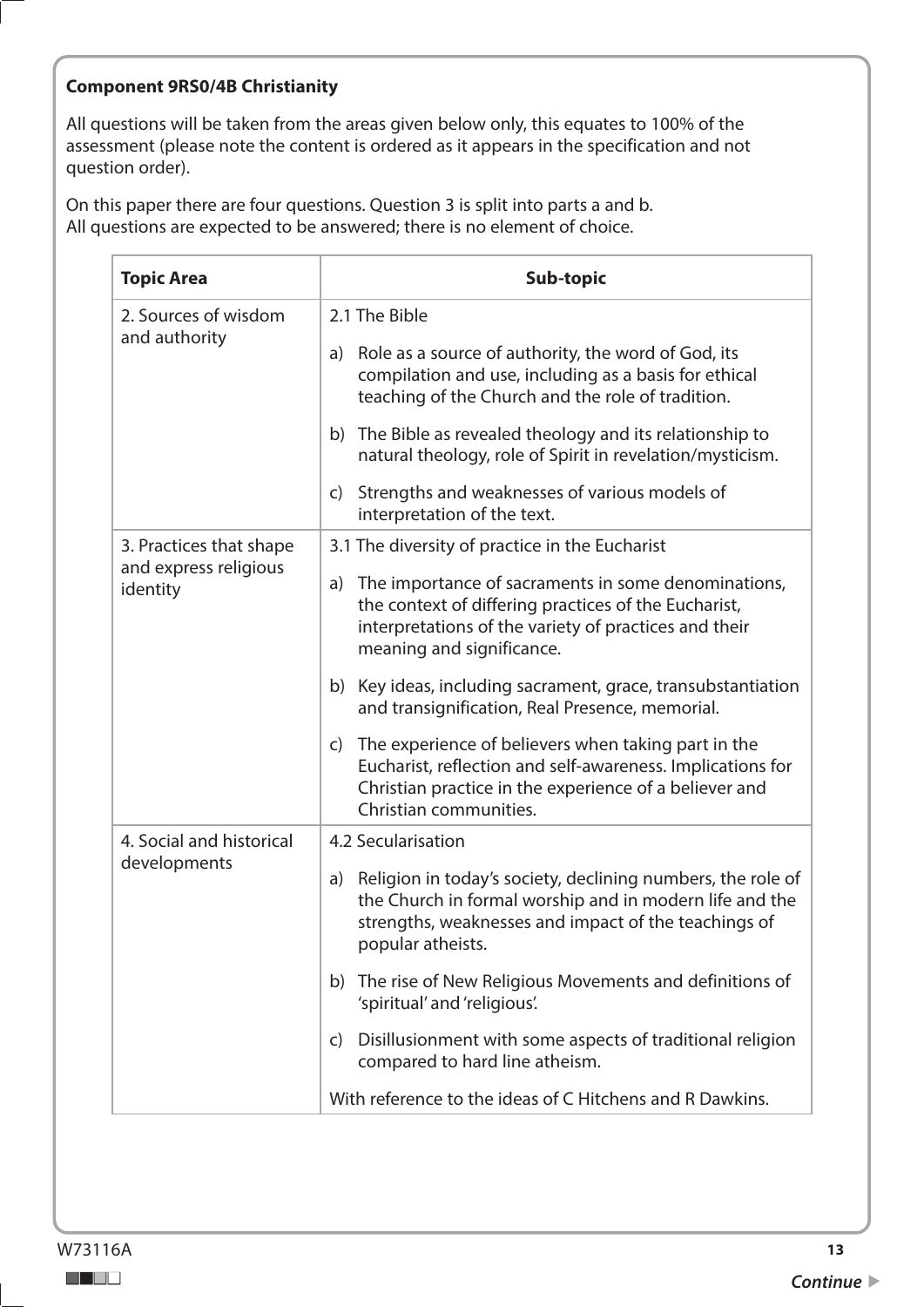| 4. Social and historical<br>developments | 4.3 New movements in theology                                                                                                                                                                                                                                                         |
|------------------------------------------|---------------------------------------------------------------------------------------------------------------------------------------------------------------------------------------------------------------------------------------------------------------------------------------|
|                                          | a) The context and key themes of Liberation theology,<br>Feminist theology and Black theology.                                                                                                                                                                                        |
|                                          | b) The global development of Evangelicalism, and of the<br>nature and influence of Pentecostal and Charismatic<br>Christianity in the US and beyond, migration as a factor<br>in the spread of a variety of forms of Christian worship,<br>notably in the African Christian diaspora. |
|                                          | c) The development of these ideas and their impact on the<br>lives of believers and communities in Christianity today.                                                                                                                                                                |
|                                          | With reference to the ideas of G Gutiérrez, S McFaque and J<br>H Cone.                                                                                                                                                                                                                |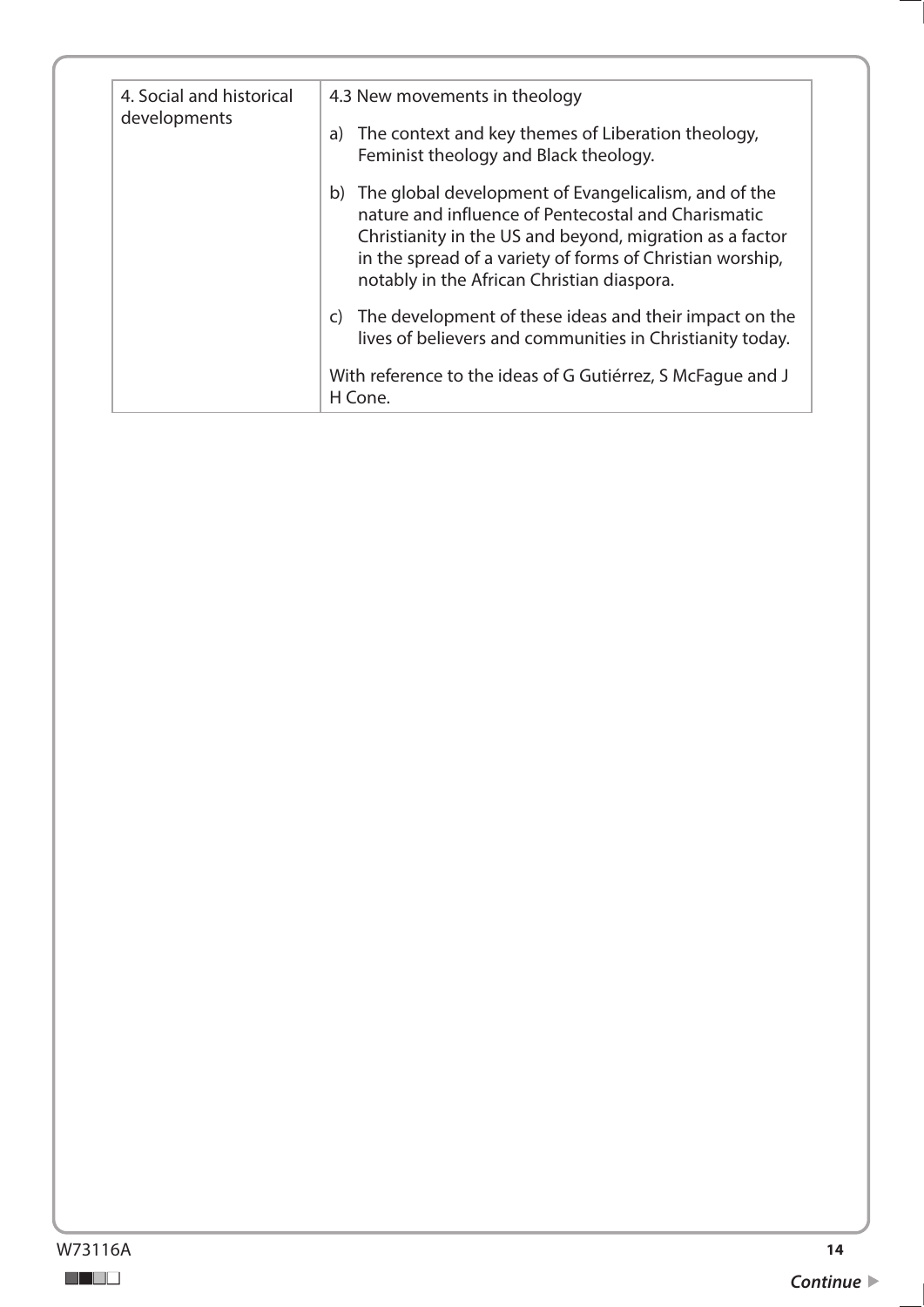#### **Component 9RS0/4C Hinduism**

All questions will be taken from the areas given below only, this equates to 100% of the assessment (please note the content is ordered as it appears in the specification and not question order).

| <b>Topic Area</b>                             | Sub-topic                                                                                                                                                                                                 |
|-----------------------------------------------|-----------------------------------------------------------------------------------------------------------------------------------------------------------------------------------------------------------|
| 1. Religious beliefs,<br>values and teachings | 1.3 Key moral principles                                                                                                                                                                                  |
|                                               | The underlying principles of dharma (duty), karma<br>a)<br>(deeds) and ahimsa (non-violence).                                                                                                             |
|                                               | b) Values linked with the ashramas (dharma, artha, kama,<br>vairagya and their relationship with moksha).                                                                                                 |
|                                               | Virtues and qualities associated with the gunas.<br>C)                                                                                                                                                    |
|                                               | With reference to the ideas of P Bilimoria.                                                                                                                                                               |
| 2. Sources of wisdom                          | 2.2 Sources of wisdom and authority                                                                                                                                                                       |
| and authority                                 | Shruti compared to smriti; meanings and examples,<br>a)<br>significance of their differences concerning authority;<br>links with worship ceremonies.                                                      |
|                                               | b) Vedas as the books of knowledge, including the<br>Upanishads and the beginnings of philosophical<br>traditions and their significance for the Vedanta schools.                                         |
|                                               | c) Smriti texts, including Ramayana and Mahabharata with<br>accounts of avatars and the Puranas presenting ethical<br>teachings; the significance of the use of narrative form in<br>smriti.              |
| 3. Practices that shape                       | 3.2 Yoga: meanings and main types                                                                                                                                                                         |
| and express religious<br>identity             | a) Karma yoga: and its aim of identification with the<br>transcendent; significance of practice of dharma without<br>attachment; the path of action to purify the mind.                                   |
|                                               | b) Jnana yoga: the path of wisdom, applicable to certain<br>groups such as Brahmins; value of renunciation and aim<br>of identification with Brahman; links with raja yoga and<br>emphasis on meditation. |
|                                               | Bhakti yoga: applicable to a wide range of people,<br>$\mathsf{C}$<br>devotion to Krishna identified with Brahman leading to<br>moksha.                                                                   |
|                                               | d) Hatha yoga: mental and physical health seeking to purify<br>the body and to realise its divine nature; its Western<br>evolution.                                                                       |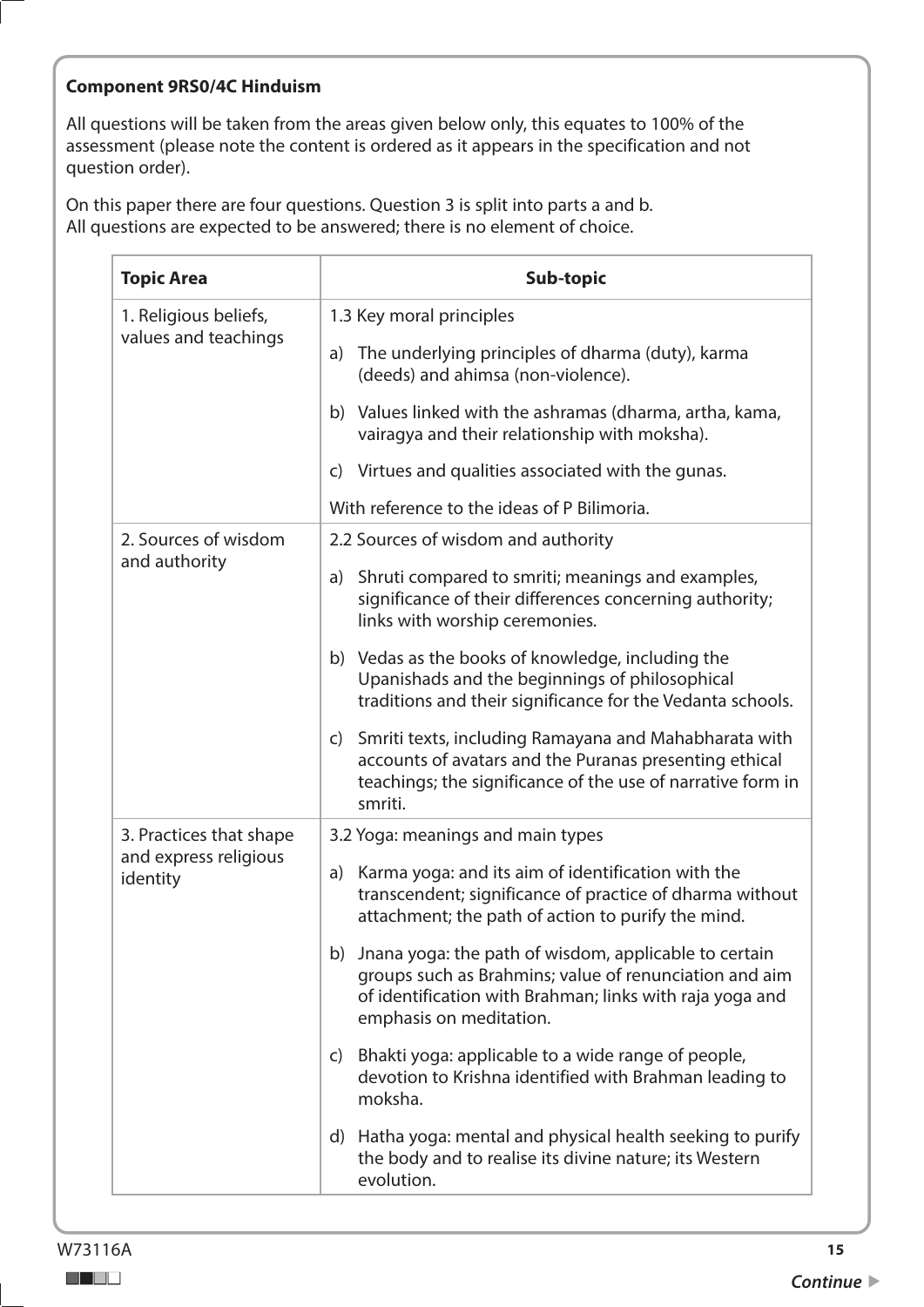| 4. Social and historical<br>developments including<br>challenges and<br>responses | 4.1 Movements                                                                                                                                                                                                                                                                                                                                                                                                                                            |
|-----------------------------------------------------------------------------------|----------------------------------------------------------------------------------------------------------------------------------------------------------------------------------------------------------------------------------------------------------------------------------------------------------------------------------------------------------------------------------------------------------------------------------------------------------|
|                                                                                   | a) Context to the modern development of Hinduism – India<br>subject to foreign rule, Christian and Islamic influences,<br>challenges of secularisation.                                                                                                                                                                                                                                                                                                  |
|                                                                                   | b) Key emphases in movements, including Brahmo<br>Samaj, Neo-Vedanta, Ramakrishna Mission, Arya Samaj,<br>Hindutva movement.                                                                                                                                                                                                                                                                                                                             |
|                                                                                   | Key figures in these developments, including Mahatma<br>$\mathsf{C}$<br>Gandhi, Ram Mohan Roy, Sri Ramakrishna and<br>Dayananda Saraswati.                                                                                                                                                                                                                                                                                                               |
|                                                                                   | d) Key teachings; significance and influence in Hinduism<br>and across the world; implications such as interfaith,<br>nationalism and tolerance. Implications for political<br>and social systems, including non-violence and<br>swaraj. Hinduism and challenges of science, including<br>astronomy and medicine. Views about Hindu renaissance<br>and the concept of 'Hinduism' compared to a range of<br>traditions, and Hinduism as a world religion. |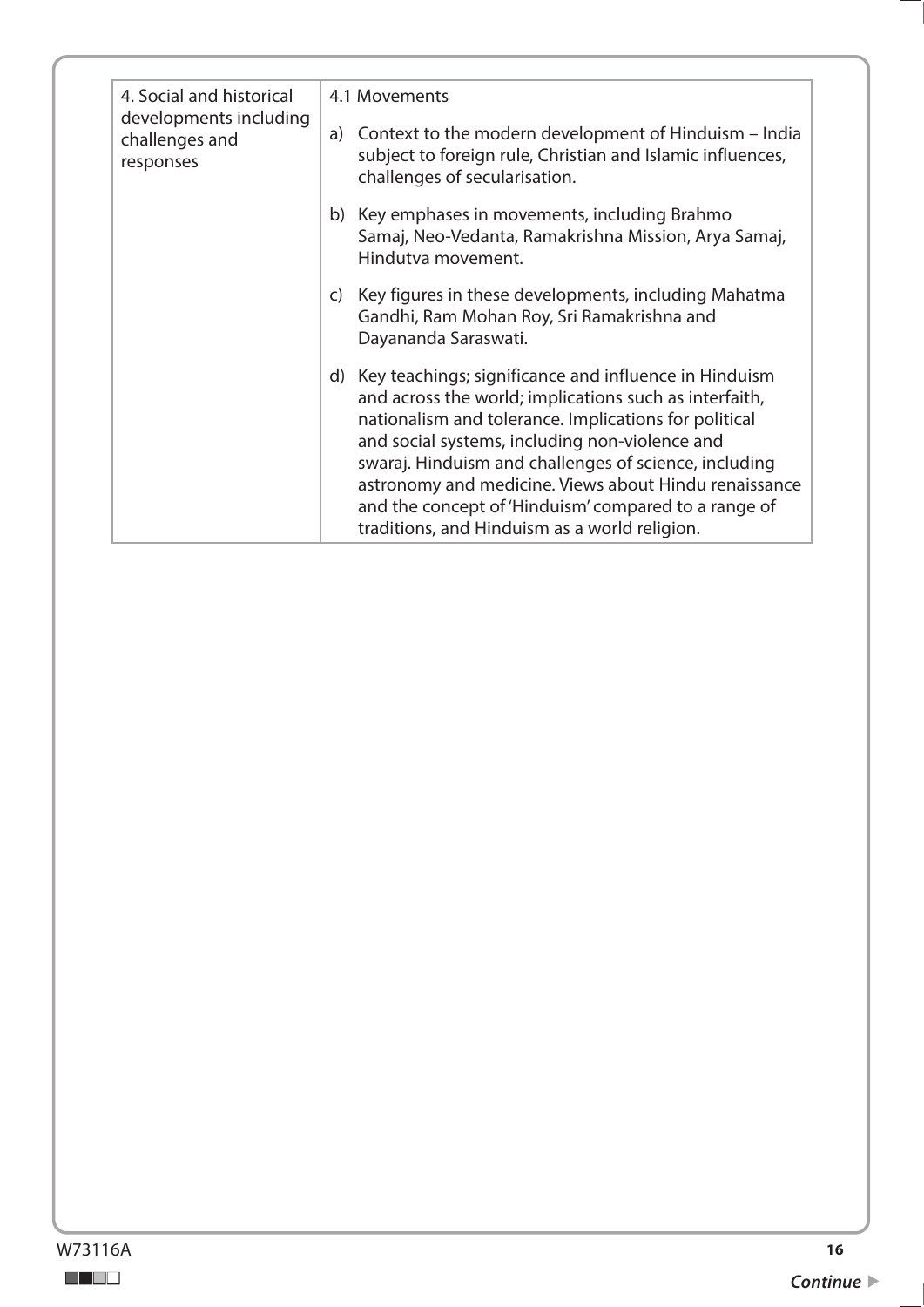#### **Component 9RS0/4D Islam**

All questions will be taken from the areas given below only, this equates to 100% of the assessment (please note the content is ordered as it appears in the specification and not question order).

| <b>Topic Area</b>                     | Sub-topic                                                                                                                                                                                                                                                                                                                                                                                        |
|---------------------------------------|--------------------------------------------------------------------------------------------------------------------------------------------------------------------------------------------------------------------------------------------------------------------------------------------------------------------------------------------------------------------------------------------------|
| 2. Sources of wisdom<br>and authority | 2.3 The interpretation, significance, treatment and use of the<br>Qur'an                                                                                                                                                                                                                                                                                                                         |
|                                       | The status of the Qur'an as the revealed word of Allah,<br>a)<br>its revelation and formation, purpose and message. This<br>should include specific reference to its declaration of<br>Allah and the nature of submission to Allah in Surah-Al-<br>Fatiha 1. Surah Al-Bagarah 2 as a summary of the various<br>messages of the Qur'an, including submission to the will<br>of Allah.             |
|                                       | Its significance as a basis and source of authority for all<br>b)<br>Muslim belief and practice.                                                                                                                                                                                                                                                                                                 |
|                                       | The use of the Qur'an and the Hadith in the<br>$\mathsf{C}$<br>establishment of Shari'ah law, and its various<br>interpretations and expressions, including its application<br>to key moral principles and activities that are considered<br>halal and haram (including alcohol; modesty; gambling;<br>killing and eating of animals); the principle of makruh<br>and how that has been applied. |
|                                       | With reference to the ideas of S H Nasr and F R Malik.                                                                                                                                                                                                                                                                                                                                           |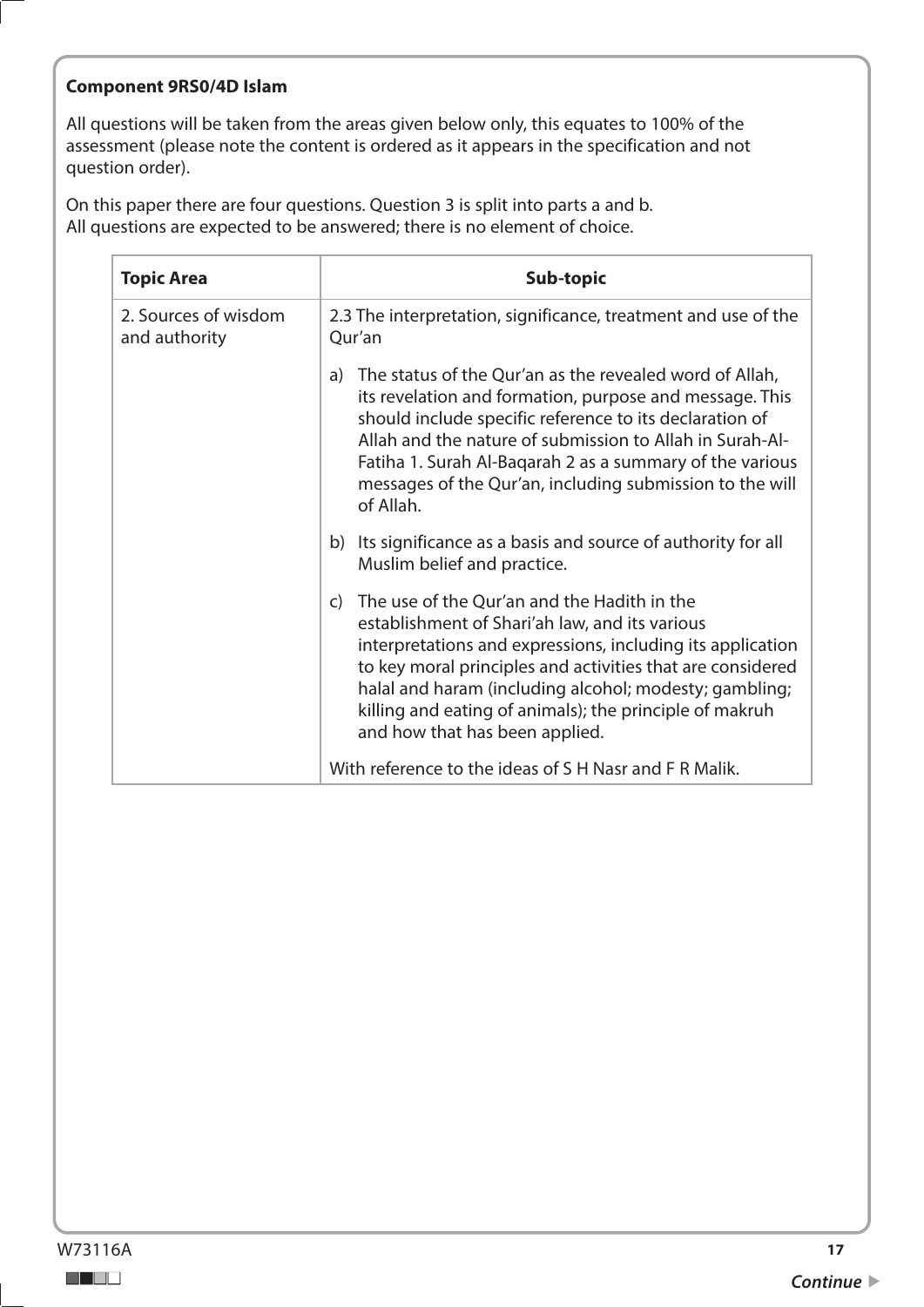| 3. Practices that shape<br>and express religious<br>identity | 3.1 The central role of the five pillars of Islam as fulfilling the<br>purpose of life to live in submission to the will of Allah and a<br>way of shaping and expressing religious identity.                                                                                                                                                              |
|--------------------------------------------------------------|-----------------------------------------------------------------------------------------------------------------------------------------------------------------------------------------------------------------------------------------------------------------------------------------------------------------------------------------------------------|
|                                                              | Expressions of the worship of Allah as the one and of<br>a)<br>Islamic spirituality in different forms of Islam.                                                                                                                                                                                                                                          |
|                                                              | b) The meaning and importance of individual pillars<br>(Shahada, Salah, Zakāt, Sawm, Hajj) and their unity as the<br>basis of Islamic practice and identity today.                                                                                                                                                                                        |
|                                                              | c) Similarities and diversity of practice, emphasis and<br>interpretation in Islam.                                                                                                                                                                                                                                                                       |
|                                                              | d) The relationship between intention and action and an<br>understanding of the purposes and significance of these<br>acts.                                                                                                                                                                                                                               |
|                                                              | The various understandings of their importance and<br>influence historically and in the contemporary world. This<br>should include specific reference to differences between<br>Sunni and Shi'a Islam.                                                                                                                                                    |
|                                                              | With reference to the ideas of S H Nasr and M Siddiqui.                                                                                                                                                                                                                                                                                                   |
| 4. Social and historical<br>developments                     | 4.3 The significance of the martyrdom of Husain in 680 CE to<br>Shi'a history and practices.                                                                                                                                                                                                                                                              |
|                                                              | b) The events and their significance for the rituals<br>associated with the month of Muharram, including<br>listening to recitations of Husain and his family's<br>sufferings, different forms of self-mortification and<br>pilgrimages.                                                                                                                  |
|                                                              | With reference to the ideas of H Halm and N Ahmed.                                                                                                                                                                                                                                                                                                        |
| 6. Religion and society                                      | 6.3 A comparison of the significant ideas about the<br>challenges of the secularisation and the modern 'Western'<br>world; the impact of migration and how these have been<br>met by different traditions of Islam                                                                                                                                        |
|                                                              | The impact and interpretation of Shari'a law, including<br>a)<br>interpretations of different teachings, evidence for<br>these views, contextual issues and textual materials,<br>assessment of their significance for Islam, implications<br>for beliefs and practices and moral behaviour, including<br>links to liberationist approaches within Islam. |
|                                                              | b) The relationship between the modern world and issues,<br>including secularisation, modesty and entertainment.<br>These should include debates about different                                                                                                                                                                                          |
|                                                              | interpretations of the Qur'an and Hadith.                                                                                                                                                                                                                                                                                                                 |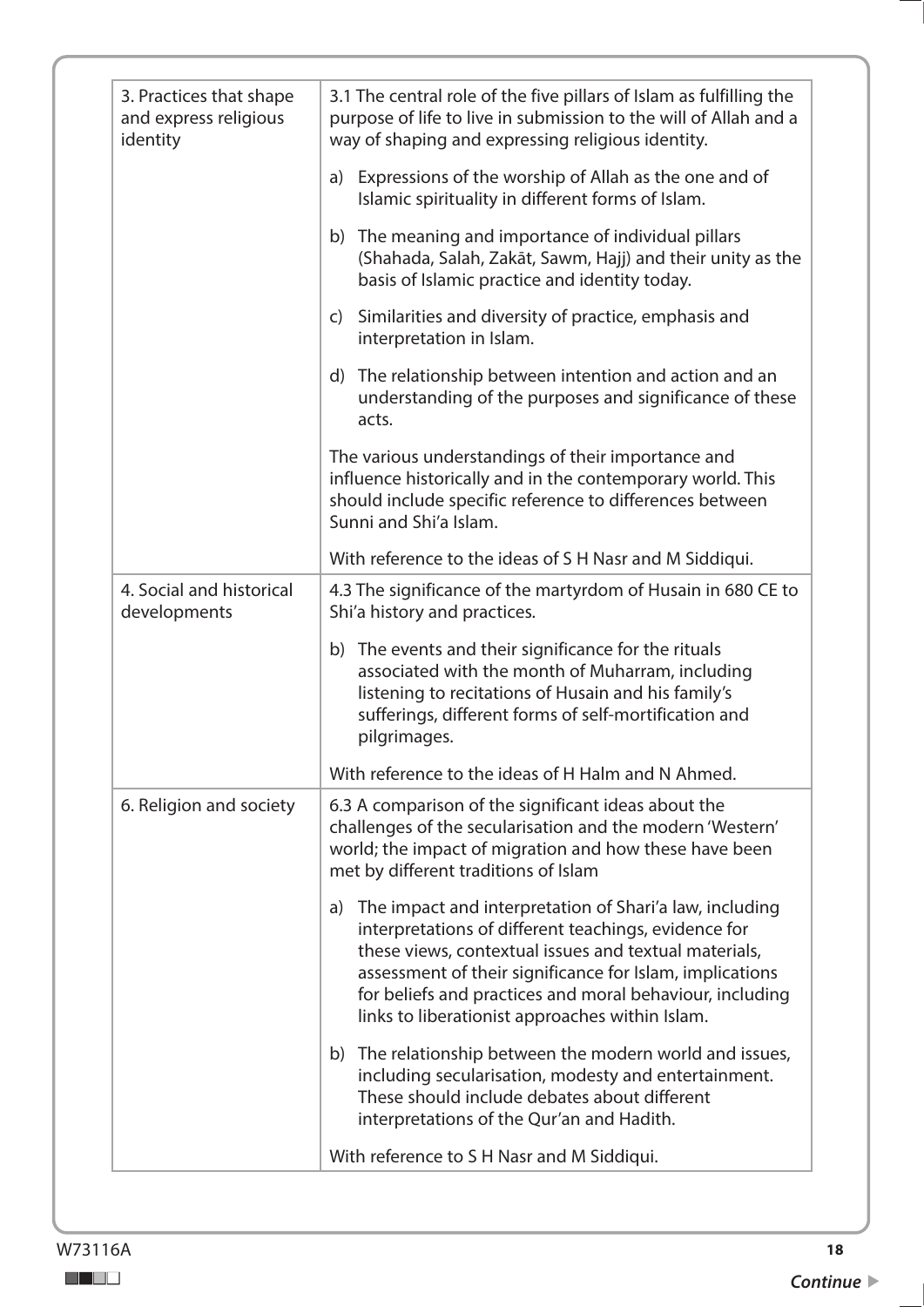# **Component 9RS0/4E Judaism**

All questions will be taken from the areas given below only, this equates to 100% of the assessment (please note the content is ordered as it appears in the specification and not question order).

| <b>Topic Area</b>                             | Sub-topic                                                                                                                                                                                                                                                      |
|-----------------------------------------------|----------------------------------------------------------------------------------------------------------------------------------------------------------------------------------------------------------------------------------------------------------------|
| 1. Religious beliefs,<br>values and teachings | 1.4 Values                                                                                                                                                                                                                                                     |
|                                               | The relationship between revelation: Torah and values,<br>a)<br>dealing with every aspect of life (Ethics of the Fathers -<br>context in Nezikin).                                                                                                             |
|                                               | b) Jewish values and universal values: Jewish<br>distinctiveness as the People of the Almighty and the<br>Noahide Code expressing universal values (Ethics of the<br>Fathers - significance of gemiluth chasadim).                                             |
|                                               | The qualities of the Almighty and their reflection in the<br>$\mathsf{C}$<br>values of love, justice and holiness. God is the source of<br>moral values.                                                                                                       |
|                                               | With reference to the ideas of G Robinson and M Kellner.                                                                                                                                                                                                       |
| 4. Social and historical<br>developments      | 4.1 Context to the modern development of Judaism and the<br>shaping of Jewish identity                                                                                                                                                                         |
|                                               | a) The significance of the destruction of the Temple and<br>the diaspora on shaping Jewish identity. The impact<br>of migration on the diaspora; key figures in these<br>developments; interpretations about revelation and the<br>authentic voice of Judaism. |
|                                               | b) The Jewish response to the challenge of secularisation;<br>the role of Judaism in a secular society; Jewish<br>liberationist thinking - defending the poor and<br>oppressed in a secular society.                                                           |
|                                               | The Jewish response to the challenge of science; how far<br>$\mathsf{C}$<br>Jewish belief is compatible with scientific thinking.                                                                                                                              |
|                                               | With reference to the ideas of I Gafni, R Kogel, G Cantor and<br>M Swetlitz.                                                                                                                                                                                   |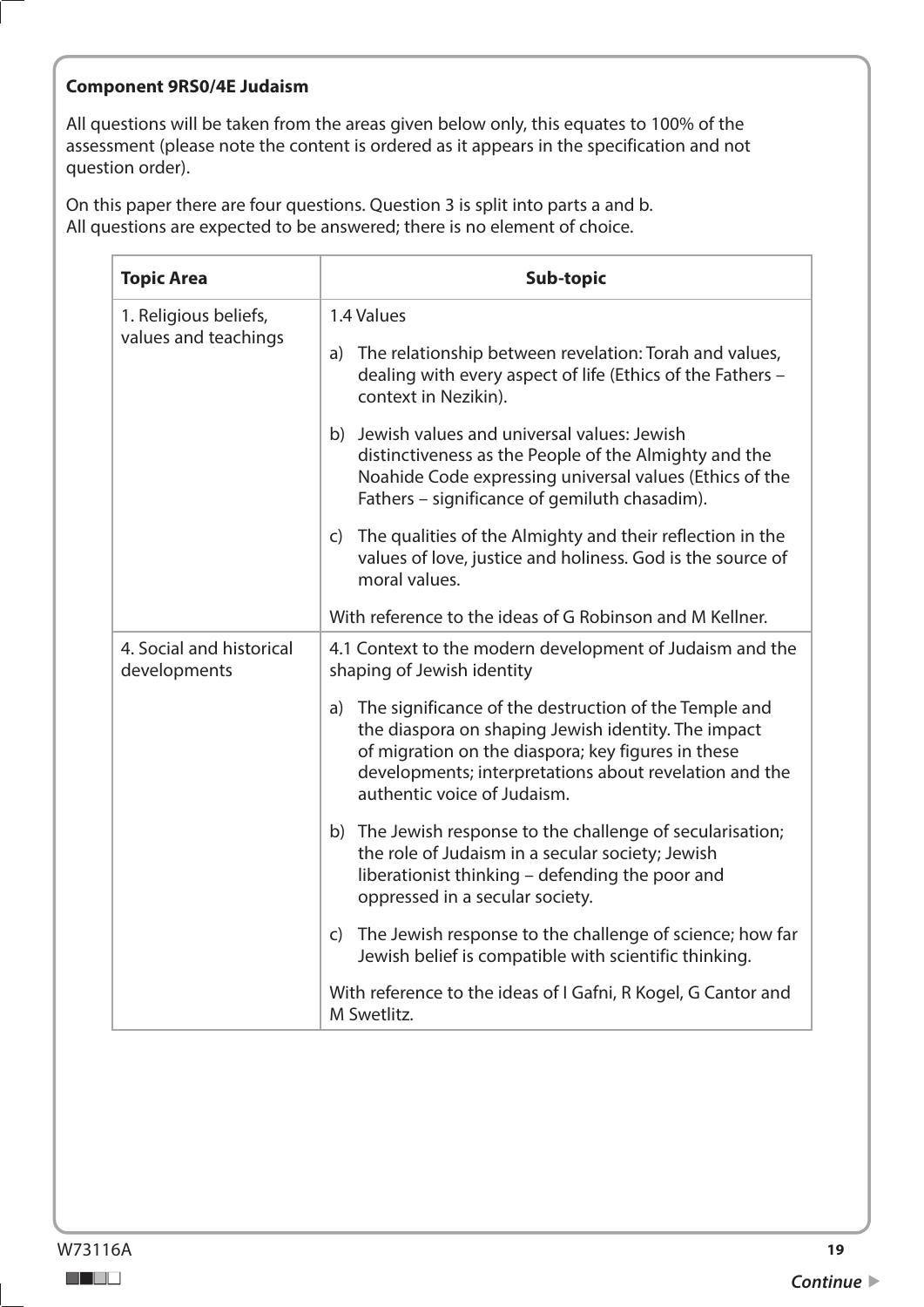| 4. Social and historical | 4.3 Holocaust                                                                                                                                                                                         |
|--------------------------|-------------------------------------------------------------------------------------------------------------------------------------------------------------------------------------------------------|
| developments             | Significance for Jewish beliefs related to covenant<br>a)<br>relationship, context of anti-Semitism, and Nazi pogroms<br>and the 'Final Solution'.                                                    |
|                          | b) Jewish responses in terms of religious issues, loss of faith;<br>death of God; God acting in history; suffering servant<br>analogy; punishment and resurrection.                                   |
|                          | With reference to the ideas of R Rubenstein and E<br>Fackenheim.                                                                                                                                      |
| 6. Religion and society  | 6.2 Equality and discrimination – gender                                                                                                                                                              |
|                          | a) The relationship between Jewish identity and sexual<br>identity; the changing roles of men and women and<br>interpretations of equality in Judaism; norms of sexual<br>behaviour and gender roles. |
|                          | b) The role of women in family life, the home and<br>education.                                                                                                                                       |
|                          | c) Debates about the role of women in leadership in the<br>Synagogue. Orthodox compared to Reform views and<br>practices. The development of Jewish feminism.                                         |
|                          | With reference to the ideas of E Koltun, and D D Moore and<br>Kaplan.                                                                                                                                 |
|                          | Exemplars for women rabbis could include Regina Jonas and<br>Julia Neuberger.                                                                                                                         |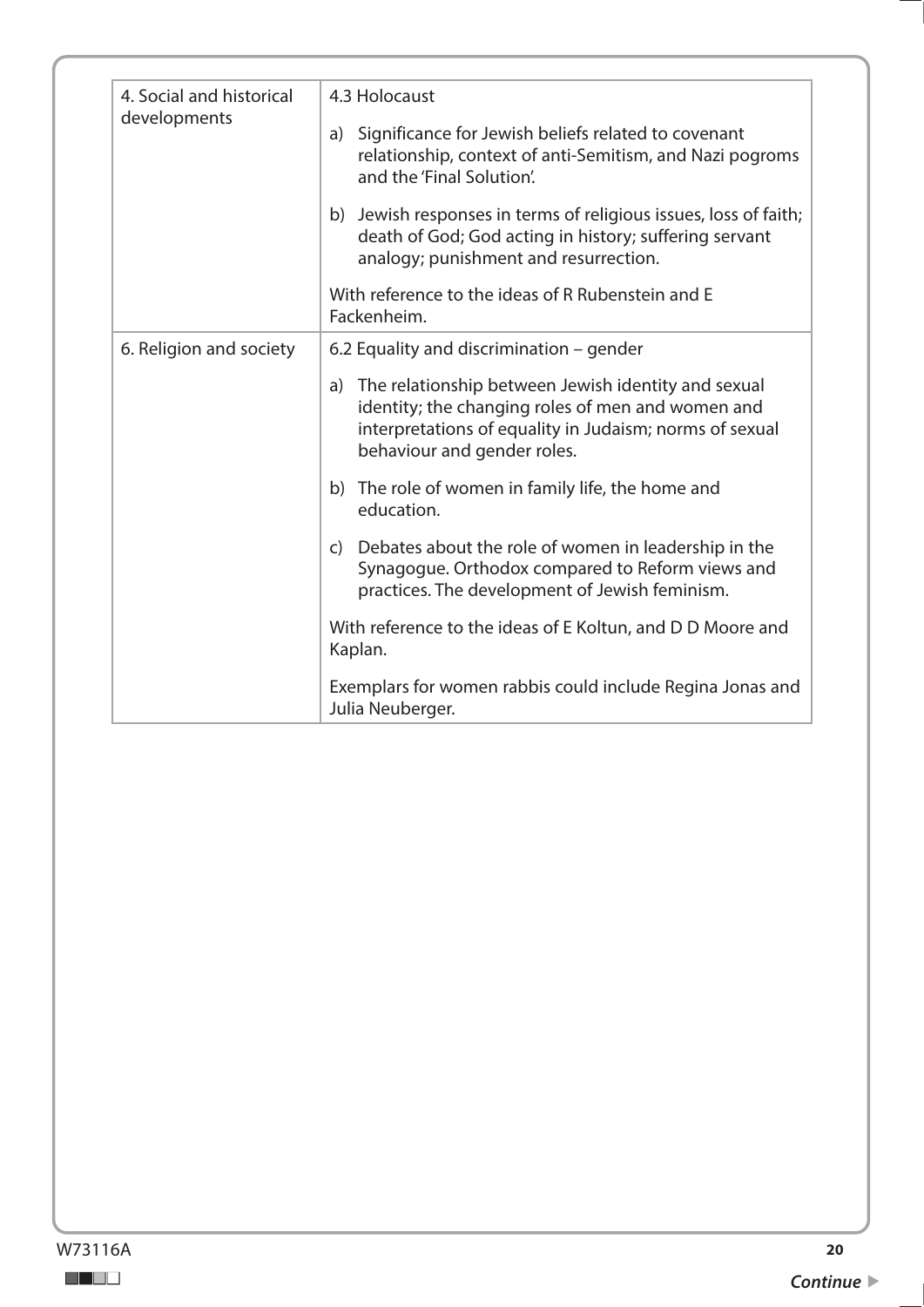#### **Component 9RS0/4F Sikhism**

All questions will be taken from the areas given below only, this equates to 100% of the assessment (please note the content is ordered as it appears in the specification and not question order).

| <b>Topic Area</b>                             | Sub-topic                                                                                                                                                                                                                                                                                                                                                                                                                                                                                   |
|-----------------------------------------------|---------------------------------------------------------------------------------------------------------------------------------------------------------------------------------------------------------------------------------------------------------------------------------------------------------------------------------------------------------------------------------------------------------------------------------------------------------------------------------------------|
| 1. Religious beliefs,<br>values and teachings | 1.1 Sikhs and the divine                                                                                                                                                                                                                                                                                                                                                                                                                                                                    |
|                                               | Sikh teachings about the nature and existence of God;<br>a)<br>how Sikhs envisage the divine and the way to unite with<br>it. This will include:<br>reference to key concepts about Waheguru: oneness,<br>sat, shabad, especially the Mool Mantar, nam, hukam,<br>nadar<br>reference to key concepts about the nature of the<br>$\bullet$<br>self, the meaning and purpose of life, death and<br>the afterlife, including maya, guru, nadar, gurmukh,<br>manmukh, mukti, samsara and karma. |
|                                               | b) Contrasting the meaning of these ideas in contemporary<br>Sikhism with pre-existing Indic thought, comparison of<br>Sikh ideas with those of the sant movement, examining<br>it as background for the emergence of Sikh thought<br>tracing the impact of existing thought and practices on<br>the beliefs, values and teachings of Guru Nanak.                                                                                                                                           |
|                                               | With reference to the ideas of K E Nayar and J S Sandhu.                                                                                                                                                                                                                                                                                                                                                                                                                                    |
|                                               | 1.2 The importance of sangat                                                                                                                                                                                                                                                                                                                                                                                                                                                                |
|                                               | a) The development of this concept in the lives of the<br>Gurus, including building spiritual and political centres at<br>Amritsar.                                                                                                                                                                                                                                                                                                                                                         |
|                                               | b) Study of the concept of Panth as a gaum or nation and<br>the authority and status of the Panth as Guru from the<br>lifetime of Guru Gobind Singh.                                                                                                                                                                                                                                                                                                                                        |
|                                               | The meaning of sangat today looking at local and global<br>$\mathsf{C}$<br>levels and at virtual and physical communities.                                                                                                                                                                                                                                                                                                                                                                  |
|                                               | With reference to the ideas of N K Singh and K Nayar.                                                                                                                                                                                                                                                                                                                                                                                                                                       |